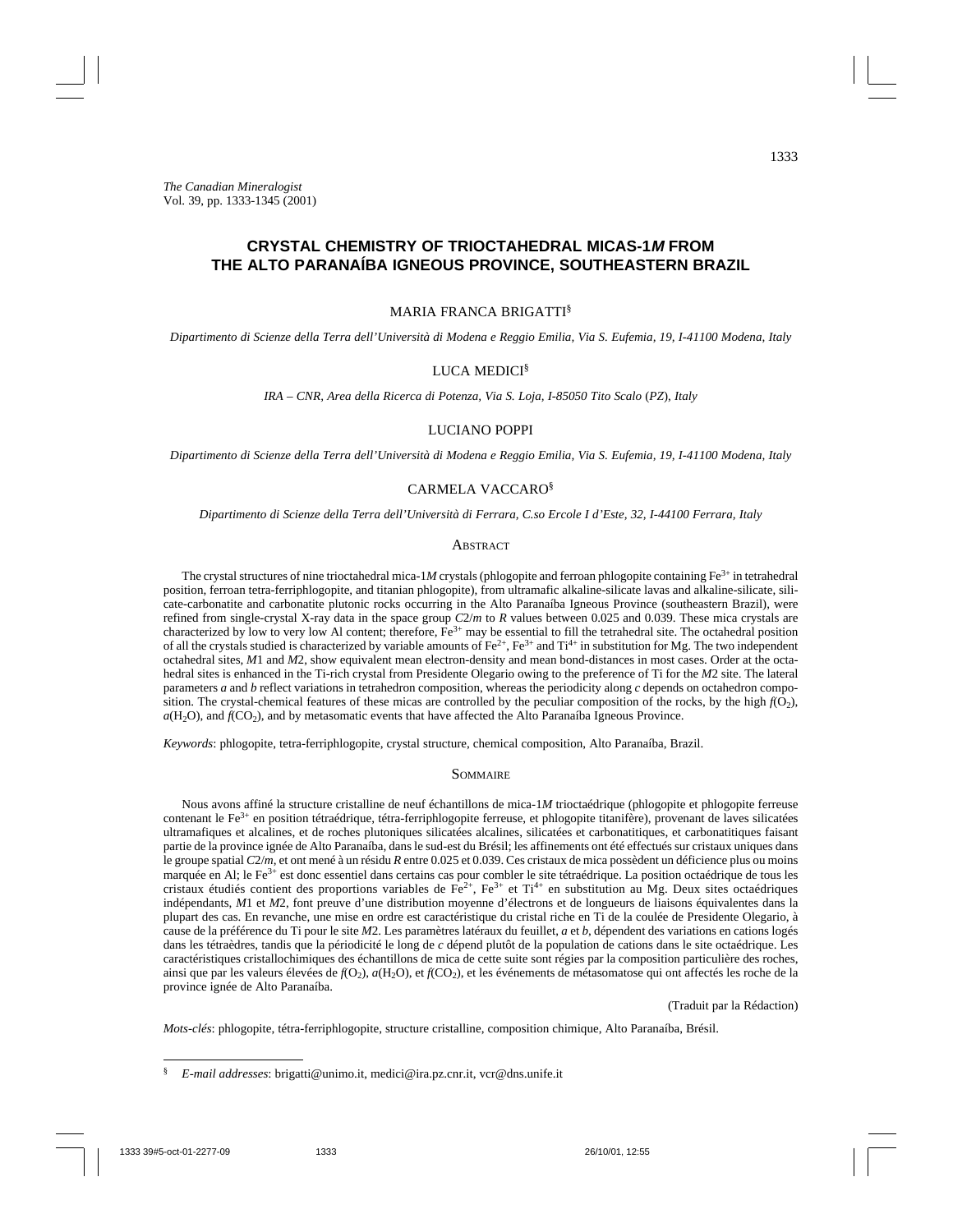#### **INTRODUCTION**

Micas from the ultramafic alkaline and alkalinecarbonatite rocks in the Alto Paranaíba Igneous Province, Brazil (APIP, Gibson *et al*. 1995) show a remarkable variation in chemical composition. They are mostly phlogopite with variable  $Fe/(Fe + Mg)$  values and Ti contents (Gaspar 1989); in some cases, there is a deficiency of  $(Al + Si)$  in the tetrahedral site, which results in the presence of tetrahedrally coordinated  $Fe<sup>3+</sup>$ and, therefore, a significant contribution of the tetraferriphlogopite end member. There have been many attempts, based on chemical composition, to determine the relative proportion of end members (*i.e.,* phlogopite, annite and tetra-ferriphlogopite) and to use those proportions both to discriminate among different alkaline rock-types and to establish evolutionary trends of mica. The strong influence that mica composition plays on igneous processes in the APIP province thus accounts for the broad interest in this igneous province (*e.g.,* Gaspar & Wyllie 1987, Araùjo & Gaspar 1993, Gaspar *et al.* 1994, Gibson *et al.* 1995, Brigatti *et al.* 1996b, Brod *et al.* 2000, 2001).

Some investigations (Brigatti *et al.* 1996a, b, and references therein, 1999, Giuli *et al.* 2001) have focused on micas from the Tapira carbonatite complex and focused on the crystal chemistry and structure in its relationships with several issues such as the conditions of mica crystallization, the relationships between structure and oxidation state of iron, both in tetrahedral and octa-

TABLE 1. SAMPLES, ROCK TYPES, LOCALITIES, AND MINERALS ASSOCIATED WITH THE TRIOCTAHEDRAL MICAS FROM THE ALTO PARANAÍBA IGNEOUS PROVINCE, BRAZIL

| Sample     | Occurrence                                 | Paragenesis                                                                             |
|------------|--------------------------------------------|-----------------------------------------------------------------------------------------|
| $Tpp16-6$  | Garnet magnetitite<br>Tapira complex       | Cumulus phases: Grt, Prv, Mgt<br>Intercumulus phases: Cpx, Phl, Tfp, Ap,<br>carbonates  |
| $Tax27-1$  | Clinopyroxenite<br>Tapira complex          | Cumulus phases: Cpx, Prv<br>Intercumulus phases: Ap, Phl, Cal, Ilm,<br>titaniferous Mgt |
| $Taal1-1A$ | Bebedourite<br>Tapira complex              | Cumulus phases: Cpx, Phl.<br>Intercumulus phases: Ap, Prv, Mgt, carbonates              |
| $Tail7-1$  | <b>Bebedourite</b><br>Tapira complex       | Cumulus phases: Cpx, Phl<br>Intercumulus phases: Ap, Prv, Mgt, carbonates               |
| Ta9        | Garnet magnetitite<br>Tapira complex       | Cumulus phases: Grt, Prv, Mgt<br>Intercumulus phases: Cpx, Phl, Ap, carbonates          |
| Li12a      | Kamafugite<br>Limeira diatreme             | Cpx, Phl, Ilm, Ol                                                                       |
| Ma1        | Kamafugite<br>Presidente Olegario<br>lavas | Phl, Di, Amp, Ol, Prv, Mgt                                                              |

Symbols: Amp amphibole, Ap apatite, Cal calcite, Cpx clinopyroxene, Di diopside, Grt garnet, Ilm ilmenite, Mgt magnetite, Ol olivine, Phi phlogopite, Prv perovskite, Tfp tetra-ferriphlogopite.

hedral sites, and the local environment of iron in tetraferriphlogopite.

This work deals with the crystal chemistry of nine crystals of trioctahedral mica from the Alto Paranaíba Igneous Province whose chemical composition involves phlogopite, annite and tetra-ferriphlogopite end members. Crystals were collected in various units of the Tapira layered intrusive complex, and in ultramafic rocks of Limeira (kamafugitic intrusion) and Presidente Olegario (kamafugitic lavas).

The aims of this work are: 1) to investigate the crystal chemistry and the degree of order of octahedrally coordinated cations in micas from igneous rocks derived from the same primary magma, 2) to compare the crystal-chemical features and the geometrical distortions of ferroan tetra-ferriphlogopite and those of tetraferriphlogopite previously reported (Semenova *et al.* 1977, Hazen *et al.* 1981, Brigatti *et al.* 1996a, b, 1999), and 3) to assess crystal-chemical differences between  $^{[6]}Fe^{2+}$ -rich trioctahedral micas of this study and those reported by Brigatti *et al.* (1996b), who considered  $[6]Fe<sup>2+</sup>$ -poor phlogopite from Tapira complex, and therefore crystals derived from a less evolved magma.

## THE BODIES SAMPLED

The trioctahedral micas studied occur in ultramafic rocks of the Alto Paranaíba Igneous Province, southeastern Brazil, and were sampled in Presidente Olegario, Limeira I and Tapira areas (Table 1). The region around Presidente Olegario appears to have been the site of many volcanic centers, from which thick sequences of lavas and tuffs of kamafugitic composition erupted (Gibson *et al*. 1995). The trioctahedral micas have a high Ti content. Limeira I is an elongate ultramafic intrusion, containing dunite, harzburgite and spinel lherzolite xenoliths. This intrusion, previously referred to as kimberlite, is actually classified as kamafugite owing to the Ca and Ti content of the rocks (Gibson *et al.* 1995). Finally, the Tapira plutonic complex consists dominantly of bebedourite, a plutonic rock formed mainly of diopsidic pyroxene and variable amount of phlogopite, perovskite, apatite, magnetite, titanian garnet and rare titanite, with subordinate amounts of carbonatite, serpentinite (dunite), syenite and ultramafic ultrapotassic dykes (Gibson *et al.* 1995, Brod *et al.* 2001).

#### EXPERIMENTAL METHODS

#### *Chemical determinations*

The major-element analyses of nine samples of  $[4]Fe^{3+}$ -containing phlogopite, ferroan  $[4]Fe^{3+}$ -containing phlogopite, ferroan tetra-ferriphlogopite and titanian phlogopite were carried out using a wavelength-dispersion ARL–SEMQ electron microprobe. The microprobe was operated at an accelerating voltage of 15 kV, a sample current of 15 nA, and an enlarged spot size of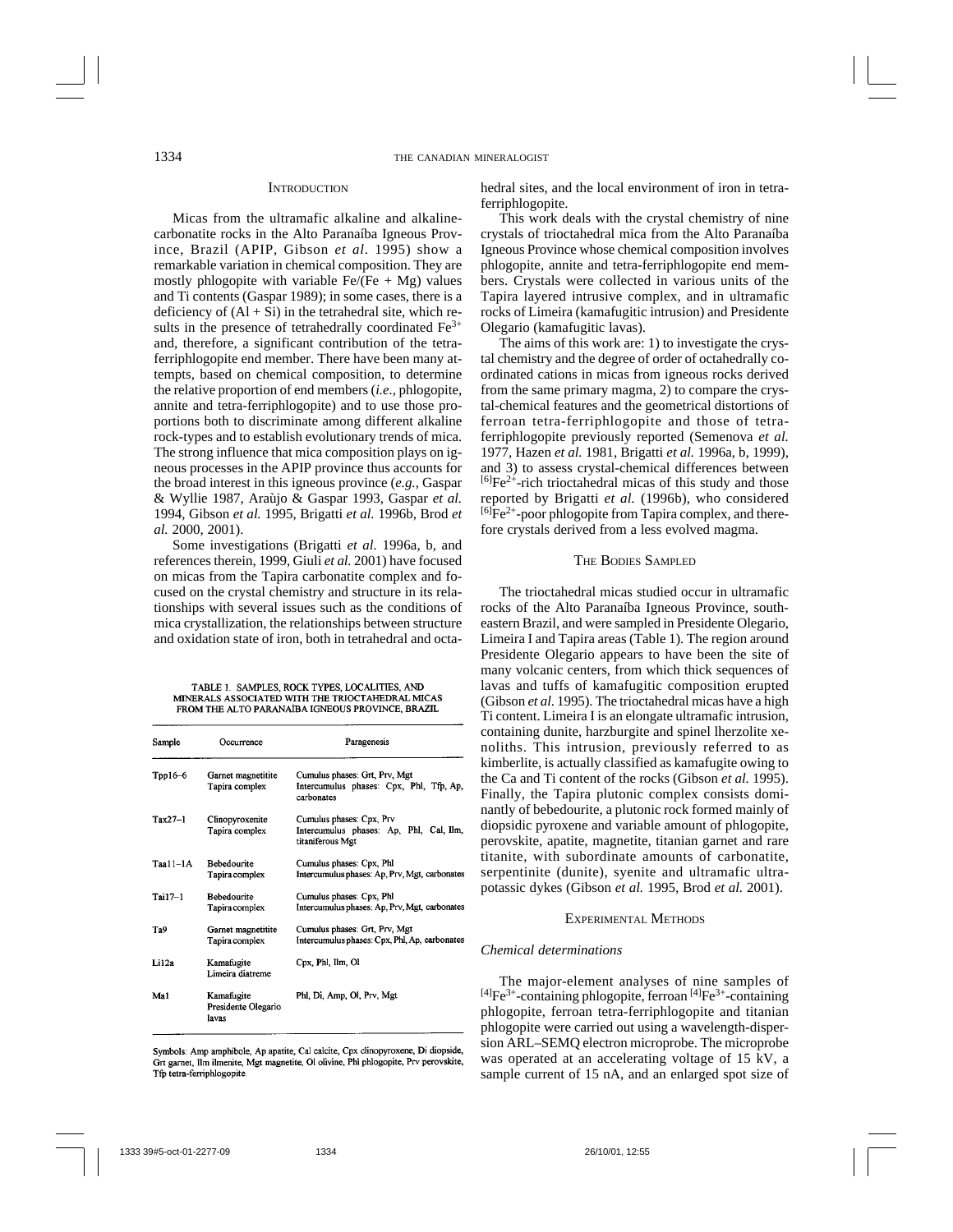about 8  $\mu$ m to minimize beam-induced damage to the mineral. Analyses and data reductions were performed using the Probe software package of Donovan (1995). The determination of fluorine content was carried out following the indications of Foley (1989). The Ti and Ba contents were corrected for overlap of Ti*K*- and Ba*K*peaks. The following standards were used for the determination of mica composition: fluorite (F), microcline (K), albite (Na), spessartine (Al, Mn), ilmenite (Fe, Ti), clinopyroxene (Si, Ca), olivine (Mg), paracelsian (Ba).

The calculation of a chemical formula of a mica is problematic because of the wide variety of chemical substitutions (cationic and anionic), disorder within the structure, the unknown oxidation state of cations and site vacancies. Chemical formulae were therefore obtained using two different schemes of calculation. The first scheme was applied to crystals analyzed on pol-

TABLE 2 CHEMICAL COMPOSITION OF THE CRYSTALS OF TRIOCTAHEDRAL MICA-1M STUDIED

|                                | -6a                                                                        | Tpp16 Tax27<br>-1 | Taa11<br>$-1A$ | Tai17<br>$-1$ | Ta9   | Li12a | -6b                                                            | Tpp16 Tpp16<br>-6с | Mal   |
|--------------------------------|----------------------------------------------------------------------------|-------------------|----------------|---------------|-------|-------|----------------------------------------------------------------|--------------------|-------|
|                                |                                                                            |                   |                |               |       |       |                                                                |                    |       |
| SiO <sub>2</sub> wt%           | 39.50                                                                      | 40.12             | 38.68          | 38.57         | 39.10 | 41.55 | 39.17                                                          | 38.92              | 39.91 |
| TiO,                           | 1.06                                                                       | 1.38              | 1.81           | 1.68          | 1.52  | 0.98  | 0.17                                                           | 0.19               | 6.00  |
| AI <sub>2</sub> O <sub>3</sub> | 12.35                                                                      | 9.11              | 13.20          | 12.78         | 10.00 | 10.82 | 0.75                                                           | 0.69               | 12.22 |
| Fe <sub>2</sub> O <sub>3</sub> | 4.01                                                                       | 5.84              | 1.41           | 3.13          | 1.65  | 1.27  | 15.77                                                          | 15.77              | 0.51  |
| FeO                            | 2.20                                                                       | 7.02              | 9.70           | 7.24          | 17.79 | 7.25  | 9.33                                                           | 9.33               | 5.72  |
| MgO                            | 25.61                                                                      | 21.82             | 20.37          | 21.67         | 15.19 | 23.26 | 20.54                                                          | 20.65              | 18.84 |
| MnO                            | 0.06                                                                       | 0.15              | 0.21           | 0.10          | 0.57  | 0.00  | 0.14                                                           | 0.09               | 0.03  |
| CaO                            | 0.00                                                                       | 0.00              | 0.03           | 0.00          | 0.00  | 0.00  | 0.00                                                           | 0.40               | 0,00  |
| BaO                            | 0.00                                                                       | 0.00              | 0.00           | 0.32          | 0.52  | 0.00  | 0.19                                                           | 0.21               | 0.55  |
| Na, O                          | 0.07                                                                       | 0.18              | 0.13           | 0.17          | 0.02  | 0.26  | 0.03                                                           | 0.00               | 0.14  |
| K,O                            | 10.71                                                                      | 10.17             | 10.50          | 10.49         | 10.04 | 10.27 | 10.16                                                          | 9.88               | 10.34 |
| H,O                            | 3.95                                                                       | 4.00              | 3.75           | 3.85          | 3.55  | 3.55  | 3.70                                                           | 3.70               | 1.75  |
| F                              | 0.48                                                                       | 0.21              | 0.21           | 0.00          | 0.05  | 0.79  | 0.05                                                           | 0.17               | 3.99  |
| Sum                            |                                                                            |                   |                |               |       |       | 100.00 100.00 100.00 100.00 100.00 100.00 100.00 100.00 100.00 |                    |       |
|                                | Unit-cell content recalculated on the basis of $O_{(12-x-y)}(OH)_{x}F_{y}$ |                   |                |               |       |       |                                                                |                    |       |
| Si apfu                        | 2.82                                                                       | 2.94              | 2.84           | 2.82          | 3.00  | 3.01  | 3.03                                                           | 3.02               | 2.94  |
| Al                             | 1.04                                                                       | 0.78              | 1.14           | 1.10          | 0.90  | 0.92  | 0.07                                                           | 0.06               | 1.06  |
| $Fe3+$                         | 0.14                                                                       | 0.28              | 0.02           | 0.08          | 0.10  | 0.07  | 0.90                                                           | 0.92               | 0.00  |
| Sum                            | 4.00                                                                       | 4.00              | 4.00           | 4.00          | 4.00  | 4.00  | 4.00                                                           | 4.00               | 4.00  |
| Ti                             | 0.06                                                                       | 0.08              | 0.10           | 0.09          | 0.09  | 0.05  | 0.01                                                           | 0.01               | 0.33  |
| $\rm Fe^{3+}$                  | 0.08                                                                       | 0,04              | 0.06           | 0.10          | 0.00  | 0.00  | 0.01                                                           | 0.00               | 0.03  |
| $Fe2+$                         | 0.13                                                                       | 0.43              | 0.60           | 0.44          | 1.14  | 0.44  | 0.60                                                           | 0.60               | 0.35  |
| Mg                             | 2.73                                                                       | 2.39              | 2.23           | 2.36          | 1.73  | 2.51  | 2.36                                                           | 2.38               | 2.07  |
| Mn                             | 0.00                                                                       | 0.01              | 0.01           | 0.01          | 0.04  | 0.00  | 0.01                                                           | 0.01               | 0.00  |
| Sum                            | 3.00                                                                       | 2.95              | 3.00           | 3.00          | 3.00  | 3.00  | 2.99                                                           | 3.00               | 2.78  |
| Na                             | 0.01                                                                       | 0.03              | 0.02           | 0.02          | 0.00  | 0.04  | 0.00                                                           | 0.00               | 0.02  |
| ĸ                              | 0.98                                                                       | 0.95              | 0.98           | 0.98          | 0.98  | 0.95  | 1.00                                                           | 0.97               | 0.97  |
| Ca                             | 0.00                                                                       | 0.00              | 0.00           | 0.00          | 0.00  | 0.00  | 0.00                                                           | 0.03               | 0.00  |
| Ba                             | 0.00                                                                       | 0.00              | 0.00           | 0.01          | 0.02  | 0.00  | 0.01                                                           | 0.01               | 0.02  |
| Sum                            | 0.99                                                                       | 0.98              | 1.00           | 1.01          | 1.00  | 0.99  | 1.01                                                           | 1.01               | 1.01  |
|                                |                                                                            |                   |                |               |       |       |                                                                |                    |       |
| OH                             | 1.88                                                                       | 1.95              | 1.84           | 1.88          | 1.82  | 1.71  | 1.91                                                           | 1.91               | 0.86  |
| F                              | 0.11                                                                       | 0.05              | 0.05           | 0.00          | 0.01  | 0.18  | 0.01                                                           | 0.04               | 0.93  |
| о                              | 10.01                                                                      | 10.00             | 10.11          | 10.12         | 10.17 | 10.11 | 10.08                                                          | 10.05              | 10.21 |
| Sum                            | 12.00                                                                      | 12.00             | 12.00          | 12.00         | 12.00 | 12.00 | 12.00                                                          | 12.00              | 12.00 |

Note: Labels a, b, c refer to different crystals from the same rock sample. Nature of the trioctahedral micas: Tpp16-6a: [4]Fe3+-bearing phlogopite, Tax27-1, Taal 1-1A, Tai17-1, Ta9 and Li12a: ferroan [4]Fe3+ bearing phlogopite; Tpp16-6b, Tpp16-6c: ferroan tetra-ferriphlogopite; Ma1: titanian phlogopite. apfu: atoms per formula unit.

ished thin sections and involved the following procedure for normalization: i) the positive charges were balanced on 10 oxygen atoms and  $2(OH + F + Cl)$  atoms. ii) Tetrahedral sites were considered completely filled by Si and Al to an occupancy of exactly 4. Only where the sum  $Si + Al$  fell short of 4 atoms per formula unit  $(apfu)$  was Fe<sup>3+</sup> considered to occupy the tetrahedral position. iii) The octahedral sites were filled with Mg, Fe, Ti, and Mn, whereas iv) Na, K, Ca, and Ba were assigned to the interlayer positions. The values obtained are shown in Figures 1 and 2.

A second scheme of calculation was used to obtain the chemical formulae of crystals used in the structure refinement (Table 2). Compositions reported in Table 2 were obtained by combining the results of: i) the average result of at least six microprobe point-analyses of the same crystal used in the structure refinement; ii) (OH)– determination on several crystals from the same sample that yielded the crystal used for the structure refinement; (OH)– was measured by thermogravimetric analysis in He gas flow to minimize the reaction  $2FeO + 2(OH)$ <sup>-</sup>  $\rightarrow$  Fe<sub>2</sub>O<sub>3</sub> + H<sub>2</sub> + O<sup>2-</sup>, using a Seiko SSC 5200 thermal analyzer (heating rate 10°C/min and flow rate 200 mL/min), equipped with a mass spectrometer (GeneSys ESS Quadstar 422); iii) the amount of Fe<sup>2+</sup> (estimated standard deviation  $\sigma$  < 4%) was determined by a semi-microvolumetric method (Meyrowitz 1970). The consistency and accuracy of the experimental (OH) and  $\text{Fe}^{2+}$  content were checked by a best-fit calculation using structural parameters of about 200 refined crystals reported in literature (Brigatti & Guggenheim 2000). The chemical formulae were based on  $O_{12-x-y-z}$ , where *x* is the proportion of (OH) groups per formula unit, *y* is F in *apfu*, and *z* is Cl in *apfu* (atoms per formula unit).

## *Single-crystal X-ray-diffraction data*

Single-crystal precession photographs were taken of several crystals selected from the same crushed rock sample. To determine the cell dimensions and to collect intensity data, the best crystal found in each sample was mounted onto a Siemens P4P rotating-anode, fully automated, four-circle diffractometer operating at 50 kV and 140 mA with graphite-monochromatized Mo*K* radiation ( $\gamma = 0.71073$  Å), equipped with XSCANS software (Siemens 1993, User Manual). A set of over 40 reflections was used to refine the unit-cell parameters (Table 3). Intensities were measured up to  $2\theta =$ 70.0° ( $\bar{1} \le h \le 8$ ,  $\bar{14} \le k \le 14$ ,  $\bar{15} \le l \le 15$ ) using a ω-scan mode (window width from 1.4 to 3.0°), with scan speeds inversely proportional to intensity, varying from 1 to 10°/minute. The intensities and position of three standard reflections were checked every 100 reflections to monitor stability of the crystal and instrument. Information relevant to data collection and structure determination is given in Table 3. For the absorption correction, 10 to 15 intense diffraction-maxima in the  $2\theta$  range from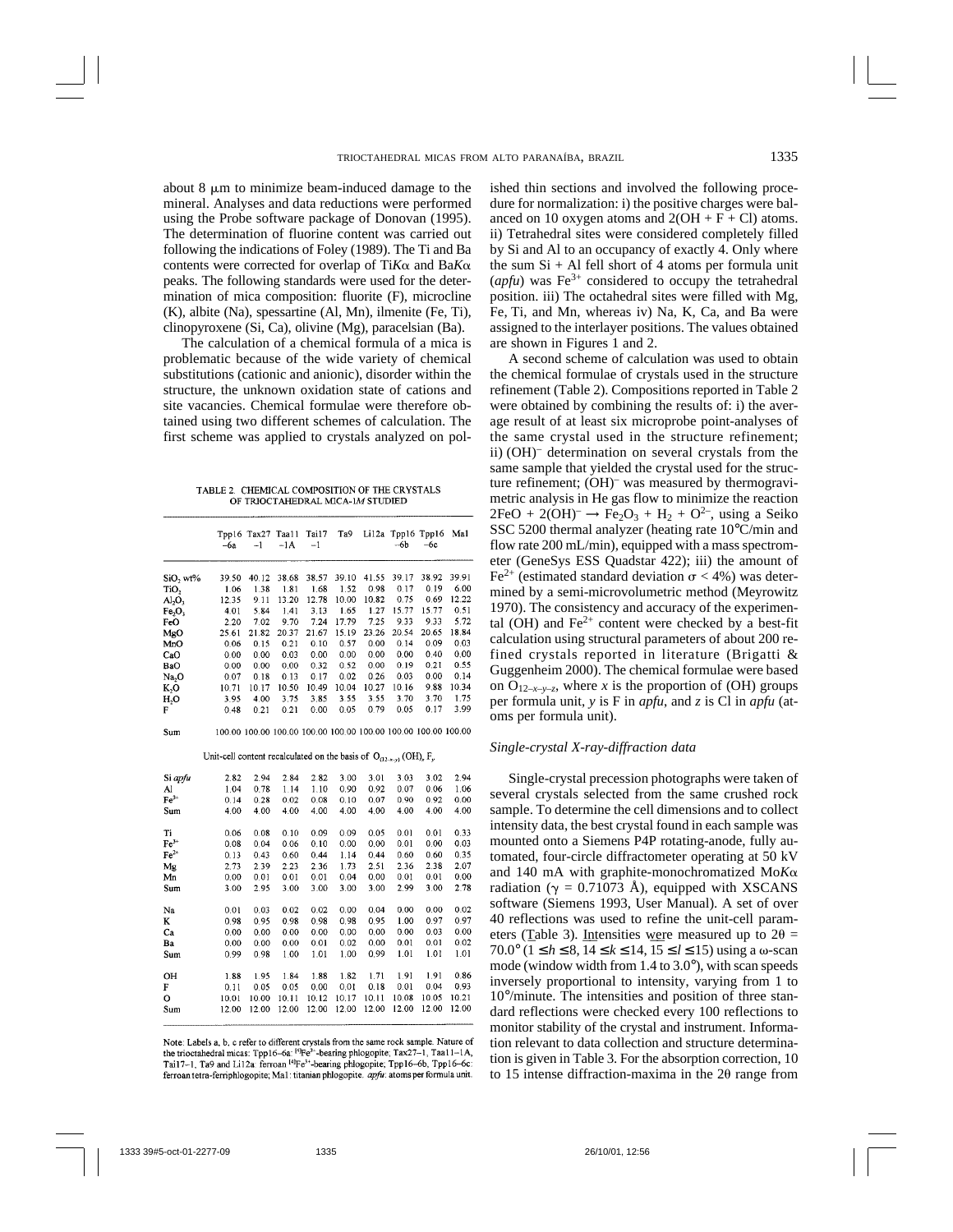TABLE 3. DETAILS OF THE X-RAY DATA COLLECTION. STRUCTURE REFINEMENT AND UNIT-CELL PARAMETERS FOR THE CRYSTALS OF TRIOCTAHEDRAL MICA-1M STUDIED

| <b>Samples</b> | <b>Dimensions</b><br>(mm)      | $N_{obs}$ | $R_{\rm sym}$<br>$\times$ 100 | $R_{\rm obs}$<br>$\times$ 100 | $\boldsymbol{a}$<br>(A) | b<br>(A)              | с<br>(A)                      | β<br>(°)                                      | V<br>$(\AA^3)$ |
|----------------|--------------------------------|-----------|-------------------------------|-------------------------------|-------------------------|-----------------------|-------------------------------|-----------------------------------------------|----------------|
| Tpp16-6a       | $0.14 \times 0.14 \times 0.01$ | 645       | 3.4                           | 3.3                           | 5.330(1)                | 9.239(1)              | 10.305(1)                     | 99.89(1)                                      | 499.9          |
| $Tax27-1$      | $0.16 \times 0.16 \times 0.04$ | 625       | 2.5                           | 2.6                           | 5.351(1)                | 9.267(2)              | 10.311(1)                     | 99.99(1)                                      | 503.5          |
| $Taal1-1A$     | $0.52 \times 0.44 \times 0.02$ | 626       | 2.4                           | 3.6                           | 5.329(2)                |                       | $9.244(2)$ 10.271(3)          | 99.97(2)                                      | 498.3          |
| $Tail7-1$      | $0.26 \times 0.16 \times 0.02$ | 669       | 1.9                           | 2.5                           |                         |                       | 5.3355(8) 9.2457(7) 10.294(2) | 99.94(1)                                      | 500.2          |
| Ta9            | $0.14 \times 0.12 \times 0.01$ | 532       | 3.2                           | 2.8                           |                         | $5.344(1)$ $9.259(2)$ | 10.280(2)                     | 100.01(1)                                     | 500.9          |
| Li12a          | $0.14 \times 0.09 \times 0.01$ | 774       | 2.2                           | 3.9                           | 5.331(1)                | 9.227(1)              | 10.275(2)                     | 99.96(2)                                      | 497.8          |
| $Tpp16-6b$     | $0.10 \times 0.10 \times 0.02$ | 678       | 2.6                           | 2.8                           |                         | $5.360(1)$ 9.293(1)   | 10.314(2)                     | 100.01(1)                                     | 505.9          |
| Tpp16-6c       | $0.22 \times 0.20 \times 0.03$ | 934       | 2.5                           | 2.5                           |                         |                       | 5.3637(5) 9.2908(8) 10.321(1) | 99.995(9)                                     | 506.5          |
| Ma1            | $0.16 \times 0.10 \times 0.01$ | 827       | 3.4                           | 2.9                           |                         |                       |                               | $5.317(1)$ $9.208(2)$ $10.118(2)$ $100.15(1)$ | 487.6          |

Labels a, b, c refer to different crystals from the same rock sample. Standard deviations are given in parentheses.  $R_{\text{sym}} = \Sigma$ hki  $\Sigma_{i=1}^N \parallel \text{Inkl}_i - \overline{\text{Inkl}}_i \parallel / \Sigma$ bki  $\Sigma_{i=1}^N \parallel \text{Inkl}_i$ .

 $10^{\circ}$  to  $60^{\circ}$  were chosen for  $\Psi$  diffraction-vector scans (from  $0^{\circ}$  to 360° at 10°  $\phi$  intervals) following the method of North *et al.* (1968). Intensity data were then corrected for absorption and Lorentz-polarization effects. The equivalent pairs were averaged, and the resulting discrepancy-factors were calculated  $(0.019 \le R_{\text{sym}} \le 0.034;$ Table 3). The refinements were performed in the space group *C*2/*m* using the ORFLS least-squares program (Busing *et al.* 1962) on  $I \geq 3\sigma(I)$  reflections (Table 3).

Atom-position parameters from Brigatti *et al.* (1996b) for the space group *C*2/*m* were used as the initial values for all refinements. Fully ionized scattering factors were used for octahedral *M* and interlayer *A* sites, whereas mixed scattering factors were assumed for anion and tetrahedral sites. At the final stage of refinement, a complete difference-Fourier electron density (DED) map was calculated. Table 4 contains complete sets of the final positional and equivalent isotropic and anisotropic displacement parameters; Tables 5 and 6 list selected interatomic distances and parameters obtained from structure refinements, respectively. To obtain the site-occupancies of *M*1 and *M*2, the refined structural parameters and the results of electron-microprobe data were treated by a minimization procedure (based on the function FMINS predefined in the MATLAB program library: Moler 1992). Procedural details are reported in Brigatti *et al.* (2000). Refined and calculated site-occupancies are reported in Table 7. Tables of observed and calculated structure-factors are available at the Depository of Unpublished Data, CISTI, National Research Council, Ottawa, Ontario K1A 0S2, Canada.

#### RESULTS AND DISCUSSION

#### *Chemical composition*

The variation in composition of trioctahedral micas-1*M* from the Alto Paranaíba Igneous Province is reported in Figures 1 and 2. Both Al and  $Fe<sup>3+</sup>$  replace Si; the ratio Fe<sup>3+</sup> (or Fe<sup>3+</sup> + Al) : Si is equal to 1 :  $\overline{3}$  and the ratio Al (or Al + Fe) : Si is equal to  $1.2$  : 2.8. A nearly complete solid-solution exists in this site between phlogopite and tetra-ferriphlogopite. Mg, Fe and Ti represent the main octahedrally coordinated cations. The level of Ti increases from micas that occur in the Tapira Complex to micas that occur in the Presidente Olegario lavas. The composition of phlogopite from Limeira I (0  $≤$  [4]Fe ≤ 0.34, 0 ≤ [6]Fe ≤ 0.24, 2.52 ≤ [4]Si ≤ 2.96, 0.77  $\leq$  [4]Al ≤ 1.48; 0.65 ≤ [6]Mg ≤ 2.78, 0.05 ≤ [6]Ti ≤ 0.23,  $0 \leq$  [6]Mn  $\leq$  0.03 *apfu*) approaches that of phlogopite from the Tapira Complex. The composition is very close to that of phlogopite from bebedourite (Brigatti *et al.* 1996b), whereas phlogopite from Presidente Olegario lavas shows a quite different composition characterized by lower Fe and higher Ti contents (0.14  $\leq$  [4]Fe  $\leq$  0.30,  $0 \leq$  [6]Fe  $\leq$  0.07, 2.79  $\leq$  [4]Si  $\leq$  3.02, 0.70  $\leq$  [4]Al  $\leq$  1.07,  $2.00 \leq$  [6] $Mg \leq 2.19$ ,  $0.33 \leq$  [6] $Ti \leq 0.41$ ,  $0 \leq$  [6] $Mn \leq 0.01$ *apfu*). Crystals from the Tapira Complex are characterized by marked variability among rock types: i) the composition of trioctahedral micas from dunites approaches end-member phlogopite  $(2.82 \leq$  [4]Si  $\leq$  2.84; 1.07  $\leq$  [4]Al  $\leq$  1.09, 0.08  $\leq$  <sup>[4]</sup>Fe  $\leq$  0.11, 2.62  $\leq$  <sup>[6]</sup>Mg  $\leq$  2.67, 0.21  $\leq$  $^{[6]}Fe \leq 0.25$ ,  $0.05 \leq ^{[6]}Ti \leq 0.06$ ,  $^{[6]}Mn = 0$ ; Brigatti *et al.* 1996b). ii) Unlike phlogopite from dunites, phlogopite from clinopyroxenites is rich in iron, both in tetrahedral and in octahedral sites (2.83 ≤ [4]Si ≤ 2.89, 0.76 ≤ [4]Al ≤ 0.79, 0.34 ≤ <sup>[4]</sup>Fe ≤ 0.38, 2.25 ≤ <sup>[6]</sup>Mg ≤ 2.38, 0.39 ≤  $^{[6]}Fe \leq 0.45$ ,  $0.07 \leq$   $^{[6]}Ti \leq 0.08$ ,  $0.01 \leq$   $^{[6]}Mn \leq 0.02$ *apfu*). iii) The occupancy of octahedra in micas from bebedourite varies widely (1.79  $\leq$  [6]Mg  $\leq$  2.63, 0.22  $\leq$  $^{[6]}Fe$  ≤ 0.74, 0.08 ≤ <sup>[6]</sup>Ti ≤ 0.18, 0 ≤ <sup>[6]</sup>Mn ≤ 0.02 *apfu*), and Si is replaced by tetrahedrally coordinated Al (or Fe<sup>3+</sup>) to maintain the charge balance (2.55  $\leq$  [4]Si  $\leq$  2.82,  $1.04 \leq$  [4]Al  $\leq$  1.23, 0.04  $\leq$  [4]Fe  $\leq$  0.25 *apfu*). iv) In garnet magnetitite rocks, the composition of the trioctahedral mica varies from phlogopite to tetra-ferriphlo-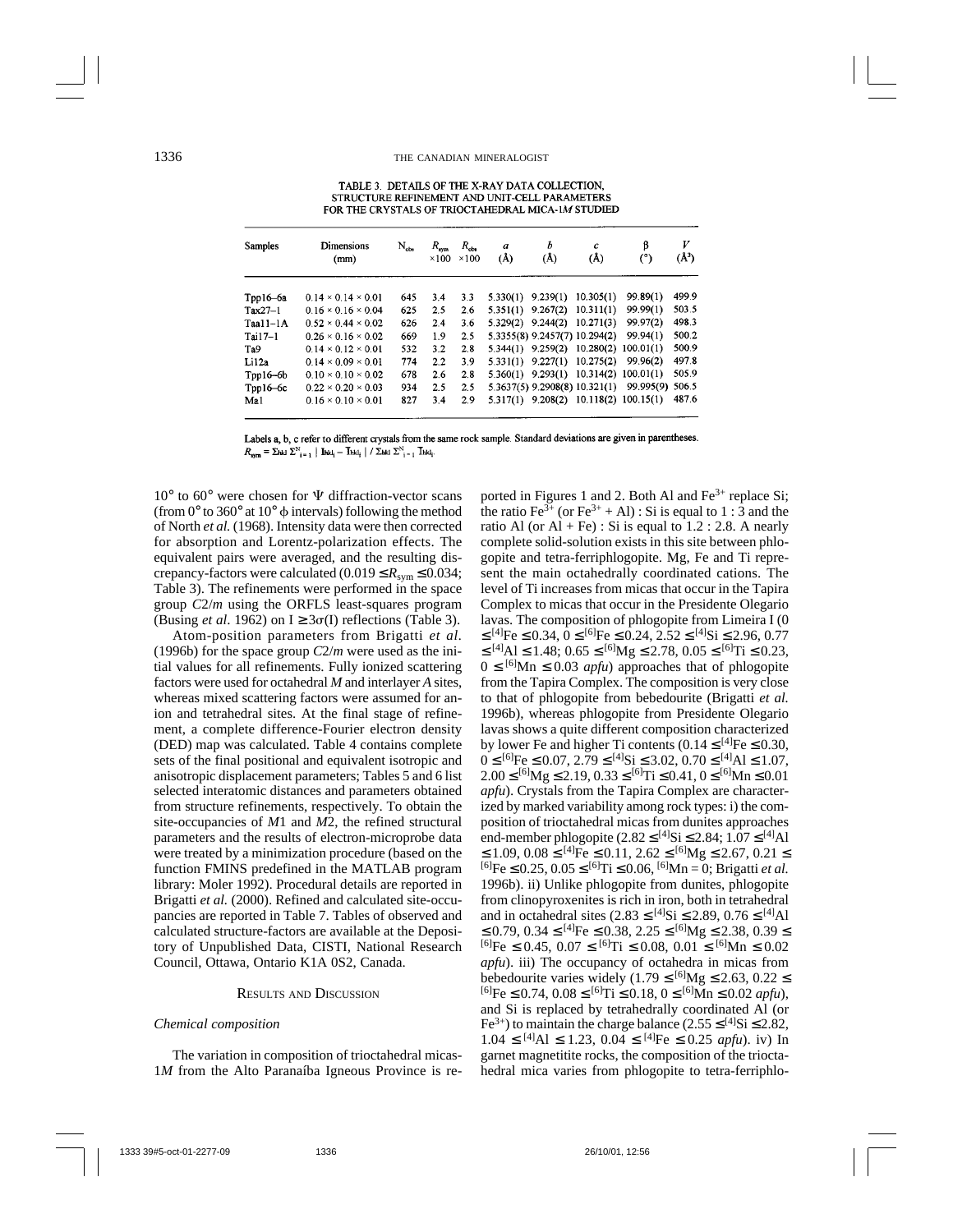

FIG. 1. Proportion of Si, Al and  $Fe^{3+}$  at a) the tetrahedral site, and b) the octahedral site in trioctahedral micas from the Alto Paranaíba Igneous Province. Symbols: circles: mica crystals from the Tapira Complex, triangles: mica crystals from the Limeira I intrusion, and squares: mica crystals from the Presidente Olegario lavas.

gopite  $(2.77 \leq [4]$ Si  $\leq 3.01$ ,  $0.01 \leq [4]$ Al  $\leq 1.12$ ,  $0.06 \leq$  $^{[4]}$ Fe  $\leq$  0.99, 1.74  $\leq$  <sup>[6]</sup>Mg  $\leq$  2.66, 0.19  $\leq$  <sup>[6]</sup>Fe  $\leq$  0.78, 0 ≤ [6]Ti ≤ 0.11, 0 ≤ [6]Mn ≤ 0.04 *apfu*). v) Phlogopite from perovskite magnetitite  $(0.02 \leq [4]$ Al  $\leq 1.11, 0.04 \leq$  $^{[4]}Fe \leq 1.05$ ,  $2.85 \leq ^{[4]}Si \leq 3.01$ ,  $2.19 \leq ^{[6]}Mg \leq 2.76$ ,  $0.01 \leq$  <sup>[6]</sup>Ti ≤ 0.06, 0 ≤ <sup>[6]</sup>Mn ≤ 0.02 *apfu*) exhibits a chemical composition intermediate between mica crystals from glimmerite (2.94 ≤ [4]Si ≤ 3.03, 0 ≤ [4]Al ≤ 0.12,  $0.85 \leq$  [4]Fe  $\leq$  1.05,  $2.57 \leq$  [6]Mg  $\leq$  2.90,  $0.06 \leq$  $[6]$ Fe  $\leq$  0.27,  $0 \leq [6]$ Ti  $\leq$  0.02;  $0 \leq [6]$ Mn  $\leq$  0.01 *apfu*) and bebedourite (Brigatti *et al.* 1996b).

To sum up, the trioctahedral micas from the Tapira complex are generally characterized by low Al content, and  $Fe<sup>3+</sup>$  is therefore commonly essential to fill the tetrahedral site (Fig. 1). The Al deficiency of micas has been interpreted in different ways. i) In the case of mica from lamproites and orangeites, it was interpreted as a consequence of the peralkalinity of the magma (Mitchell & Bergman 1991, Mitchell 1995). ii) According to Gibson et al. (1995), the Al-poor composition of most of the trioctahedral micas in mantle-derived rocks (*i.e.,* the formation of tetra-ferriphlogopite) can be attributed to the local post-emplacement environment of crystallization rather than to the composition of the parental magma. iii) The low Al-concentration in the liquid and high  $f(O_2)$  were also recognized as factors for the formation of tetra-ferriphlogopite (*e.g.,* Arima & Edgar 1981, Heathcote & McCormick 1989, Brigatti *et al*. 1996b). iv) Recently, the crystallization of tetra-ferriphlogopite in a carbonatite-bearing alkaline-ultrabasic complex was attributed to the occurrence of oxidizing conditions during last stages of crystallization of the carbonatite (Krasnova 2001).

Greenwood (1998) indicated that the solubility of Ti in trioctahedral micas cannot be only related to parage-



FIG. 2. Plot of Fe<sub>total</sub> *versus* Ti (*apfu*) for trioctahedral micas from Alto Paranaíba Igneous Province. Trioctahedral micas from the Tapira Complex: crosses: dunite (Brigatti *et al.* 1996b); open circles: bebedourite (Brigatti *et al.* 1996b, and this study); open diamonds: glimmerite (Brigatti *et al.* 1996b); open triangles pointing down: perovskite magnetitite (Brigatti *et al.* 1996b); open squares: garnet magnetitite; filled circles: clinopyroxenite. Trioctahedral micas from Limeira I intrusion: open triangles pointing up. Trioctahedral micas from Presidente Olegario lavas: filled triangles pointing up.

netic constraints, but also to physicochemical conditions, prevailing during crystallization [*i.e.*, temperature and  $f(O_2)$  increase, pressure decrease]. Despite the low Ti content of the trioctahedral micas at Tapira, there is a high availability of Ti in the liquid, as testified by the very high amounts of Ti-bearing phases (*i.e.*, perovskite, titaniferous magnetite, and schorlomite). Thus the varia-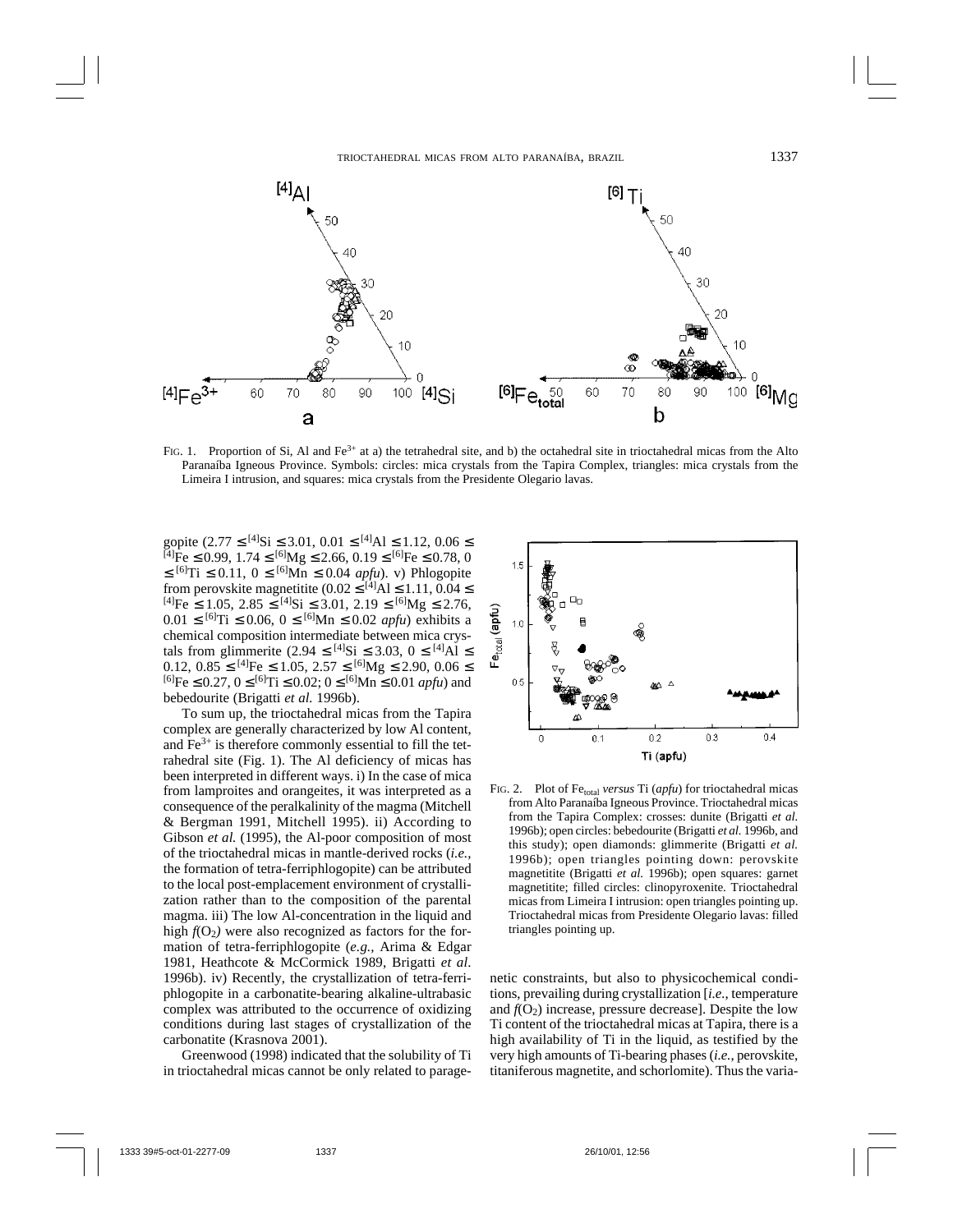## 1338 THE CANADIAN MINERALOGIST

TABLE 4 ATOM COORDINATES AND EQUIVALENT ISOTROPIC AND ANISOTROPIC  $\left\{ A^z \right\}$  DISPLACEMENT FACTORS FOR THE CRYSTALS OF TRIOCTAHEDRAL MICA-1M STUDIED

|                                                            | Atom x/a                                                  | y/b                                                                                                                                                                                                                                                                                                                                                                                             | zlc                        | $\mathbf{B}_{\mathrm{eq}}$ | $\beta_{11}$                                                                                                                                                                                                                                                                                                                                                                                                                                                           | $\beta_{22}$ * | $\beta_{33}$ *        | $\beta_{12}$ *                         | $\beta_{13}$ *                                                                                                                      | $\beta_{23}$ *                            |
|------------------------------------------------------------|-----------------------------------------------------------|-------------------------------------------------------------------------------------------------------------------------------------------------------------------------------------------------------------------------------------------------------------------------------------------------------------------------------------------------------------------------------------------------|----------------------------|----------------------------|------------------------------------------------------------------------------------------------------------------------------------------------------------------------------------------------------------------------------------------------------------------------------------------------------------------------------------------------------------------------------------------------------------------------------------------------------------------------|----------------|-----------------------|----------------------------------------|-------------------------------------------------------------------------------------------------------------------------------------|-------------------------------------------|
|                                                            | Sample Tpp16-6a                                           |                                                                                                                                                                                                                                                                                                                                                                                                 |                            |                            |                                                                                                                                                                                                                                                                                                                                                                                                                                                                        |                |                       |                                        |                                                                                                                                     |                                           |
| 01<br>O <sub>2</sub><br>O3                                 | $0.0143(7)$ 0                                             | $0.3280(5)$ $0.2277(3)$<br>$0.1299(4)$ $0.1674(2)$                                                                                                                                                                                                                                                                                                                                              |                            |                            | $0.1698(4)$ $1.55(8)$ $0.0160(10)$ $0.0046(4)$ $0.0031(3)$ 0<br>$0.1706(2)$ $1.51(6)$ $0.0124(8)$ $0.0057(3)$ $0.0030(2)$ $-0.0008(4)$ $0.0014(3)$ $-0.0005(2)$<br>$0.3910(2)$ $0.63(4)$ $0.0030(6)$ $0.0015(2)$ $0.0027(2)$ $0.0003(3)$ $0.0011(2)$ -0.0001(2)                                                                                                                                                                                                        |                |                       |                                        | $0.0009(5)$ 0                                                                                                                       |                                           |
| O <sub>4</sub><br>$\cal T$<br>M1                           | $0.1330(6)$ 0.5<br>0                                      | $0.0760(1)$ $0.16674(9)$ $0.22814(7)$ $0.54(2)$ $0.0032(2)$ $0.0014(1)$ $0.0020(1)$ $0.0002(2)$ $0.0005(1)$<br>0                                                                                                                                                                                                                                                                                | 0.5                        |                            | 0.3976(3) 0.55(6) 0.0037(9) 0.0010(3) 0.0022(2) 0<br>$0.54(4)$ $0.0029(6)$ $0.0009(2)$ $0.0025(2)$ 0                                                                                                                                                                                                                                                                                                                                                                   |                |                       |                                        | $0.0004(4)$ 0<br>0.0010(2)                                                                                                          | 0.0000(1)<br>0                            |
| M <sub>2</sub><br>A                                        | 0<br>0                                                    | 0.3322(2)<br>0.5                                                                                                                                                                                                                                                                                                                                                                                | 0.5<br>0                   |                            | $0.52(2)$ $0.0029(4)$ $0.0010(1)$ $0.0022(1)$<br>2.37(5) 0.0244(7) 0.0076(2) 0.0043(2) 0                                                                                                                                                                                                                                                                                                                                                                               |                |                       | 0                                      | 0.0004(2)<br>0.0014(3)                                                                                                              | 0<br>0                                    |
|                                                            |                                                           |                                                                                                                                                                                                                                                                                                                                                                                                 |                            |                            | Sample Tax27-1                                                                                                                                                                                                                                                                                                                                                                                                                                                         |                |                       |                                        |                                                                                                                                     |                                           |
| 01<br>02<br>О3<br>04<br>T<br>M1<br>M2<br>A                 | $0.0158(5)$ 0<br>$0.1324(4)$ 0.5<br>0<br>$\mathbf 0$<br>0 | $0.3265(4)$ $0.2300(2)$<br>$0.1303(3)$ $0.1669(2)$<br>$0.0758(1)$ $0.16669(6)$ $0.22744(6)$ $0.41(1)$ $0.0033(2)$ $0.0010(1)$ $0.0012(1)$ $0.0000(1)$ $0.0004(1)$<br>0<br>0.3331(1)<br>0.5                                                                                                                                                                                                      | 0.5<br>0.5<br>0            |                            | $0.1703(3)$ 1.85(6) $0.0210(10)$ 0.0051(3) 0.0032(2) 0<br>$0.1697(2)$ 1.91(5) $0.0176(6)$ 0.0068(2) 0.0035(2) -0.0018(3) 0.0016(3) -0.0008(2)<br>$0.3907(2)$ $0.95(3)$ $0.0079(5)$ $0.0024(2)$ $0.0027(1)$ $0.0002(2)$ $0.0004(2)$ $0.0000(1)$<br>$0.3974(2)$ $0.99(5)$ $0.0080(7)$ $0.0029(2)$ $0.0026(2)$ 0<br>$0.65(3)$ $0.0050(4)$ $0.0013(1)$ $0.0023(1)$ 0<br>$0.63(2)$ $0.0042(2)$ $0.0016(1)$ $0.0021(1)$ 0<br>2.65(4) 0.0270(5) 0.0086(2) 0.0047(1) 0         |                |                       |                                        | $-0.0001(4)$ 0<br>0.0006(3)<br>0.0008(2)<br>0.0005(1)<br>$0.0015(2)$ 0                                                              | 0<br>0.0000(1)<br>0<br>0                  |
|                                                            |                                                           |                                                                                                                                                                                                                                                                                                                                                                                                 |                            |                            | Sample Taal I-1A                                                                                                                                                                                                                                                                                                                                                                                                                                                       |                |                       |                                        |                                                                                                                                     |                                           |
| 01<br>O2<br>O3<br>О4<br>T<br>M <sub>1</sub><br>$M2$ 0<br>A | $0.0134(7)$ 0<br>0.1309(5) 0.5<br>0<br>0                  | $0.3290(4)$ $0.2284(3)$<br>$0.1302(3)$ $0.1667(2)$<br>$0.0757(1)$ $0.16666(9)$ $0.22758(8)$ $0.53(2)$ $0.0023(2)$ $0.0016(1)$ $0.0020(1)$ $0.0001(1)$ $0.0006(1)$<br>0<br>0.3327(1)<br>0.5                                                                                                                                                                                                      | 0.5<br>0.5<br>$\mathbf{0}$ |                            | $0.1699(4)$ $1.40(8)$ $0.0150(10)$ $0.0020(3)$ $0.0045(4)$ 0<br>$0.1706(2)$ $1.47(5)$ $0.0125(8)$ $0.0051(3)$ $0.0033(2)$ $-0.0016(4)$ $0.0020(3)$ $-0.0005(2)$<br>$0.3904(2)$ $0.51(4)$ $0.0014(6)$ $0.0023(2)$ $0.0014(2)$ $0.0003(3)$ $0.0002(2)$ $0.0000(2)$<br>$0.3962(3)$ $0.56(6)$ $0.0035(9)$ $0.0019(3)$ $0.0015(2)$ 0<br>$0.51(3)$ 0.0019(4) 0.0015(2) 0.0020(1)<br>$0.53(2)$ $0.0022(3)$ $0.0015(1)$ $0.0020(1)$<br>$2.54(4)$ 0.0242(7) 0.0084(2) 0.0050(2) |                |                       | $\bf{0}$<br>0<br>$\mathbf 0$           | $0.0009(5)$ 0<br>0.0001(4)<br>0.0003(2)<br>0.0001(1)<br>0.0016(3)                                                                   | 0<br>0.0000(1)<br>0<br>0<br>0             |
|                                                            |                                                           |                                                                                                                                                                                                                                                                                                                                                                                                 |                            |                            | Sample Tai17-1                                                                                                                                                                                                                                                                                                                                                                                                                                                         |                |                       |                                        |                                                                                                                                     |                                           |
| 01<br>02<br>О3<br>O <sub>4</sub><br>T<br>M1<br>$M2$ 0<br>A | $0.0109(4)$ 0<br>$0.1322(4)$ 0.5<br>$\mathbf 0$<br>0      | $0.3290(3)$ $0.2271(2)$ $0.1697(2)$<br>$0.1307(2)$ $0.1669(1)$ $0.3913(1)$ $0.69(3)$ $0.0058(4)$ $0.0012(1)$ $0.0025(1)$ $0.0000(2)$ $0.0006(2)$ $0.0000(1)$<br>$0.07585(9)0.16666(6) 0.22742(5) 0.71(1) 0.0055(2)$<br>0<br>0.33252(8)0.5<br>0.5                                                                                                                                                | 0.5<br>0                   |                            | $0.1695(2)$ 1.38(5) 0.0158(8) 0.0026(2) 0.0032(2) 0<br>$1.37(4)$ 0.0118(5) 0.0043(2) 0.0034(1) -0.0020(3) 0.0016(2) -0.0006(1)<br>$0.3974(2)$ $0.76(4)$ $0.0059(6)$ $0.0015(2)$ $0.0026(2)$ 0<br>$0.71(2)$ 0.0053(3)<br>$0.74(2)$ $0.0048(2)$ $0.0013(1)$ $0.0030(1)$<br>2.35(3) 0.0227(4) 0.0070(1) 0.0051(1) 0                                                                                                                                                       |                | 0.0010(1) 0.0030(1) 0 | $\Omega$                               | $-0.0008(3)$ 0<br>$0.0003(3)$ 0<br>$0.0013(1) 0.0026(1) 0.0000(1) 0.0006(1) 0.0000(1)$<br>$0.0010(1)$ 0<br>0.0006(1)<br>0.0013(2) 0 | $\mathbf 0$                               |
|                                                            |                                                           |                                                                                                                                                                                                                                                                                                                                                                                                 |                            |                            | Sample Ta9                                                                                                                                                                                                                                                                                                                                                                                                                                                             |                |                       |                                        |                                                                                                                                     |                                           |
| 01<br>02<br>О3<br>О4<br>T<br>M1<br>M2 0<br>A               | $0.0219(7)$ 0<br>$0.1318(6)$ 0.5<br>$\Omega$<br>0         | $0.3232(4)$ $0.2330(3)$ $0.1695(2)$ $1.40(6)$ $0.0116(8)$ $0.0053(3)$ $0.0027(2)$ $-0.0026(4)$ $0.0014(3)$ $-0.0007(2)$<br>$0.1306(4)$ $0.1672(2)$ $0.3905(2)$ $0.62(4)$ $0.0044(6)$ $0.0019(2)$ $0.0018(2)$ $0.0000(3)$ $0.0004(3)$ $0.0000(2)$<br>$0.0758(1)$ $0.16671(8)$ $0.22728(8)$ $0.67(2)$ $0.0049(2)$ $0.0016(1)$ $0.0022(1)$ $0.0000(1)$ $0.0005(1)$<br>$\Omega$<br>0.3331(1)<br>0,5 | 05<br>0.5<br>0             |                            | $0.1690(3)$ 1.38(8) $0.0170(10)$ 0.0032(4) 0.0026(3) 0<br>$0.3963(3)$ $0.66(7)$ $0.0050(10)$ $0.0015(3)$ $0.0023(3)$<br>$0.74(3)$ $0.0049(4)$ $0.0014(1)$ $0.0029(1)$<br>$0.75(2)$ $0.0042(3)$ $0.0020(1)$ $0.0026(1)$<br>$2.70(5)$ 0.0260(7) 0.0091(2) 0.0050(2) 0<br>Sample Li12a                                                                                                                                                                                    |                |                       | $\mathbf 0$<br>$\bf{0}$<br>$\mathbf 0$ | $-0.0005(5)$ 0<br>0.0005(4)<br>0.0009(2)<br>0.0007(1)<br>$0.0015(3)$ 0                                                              | $\Omega$<br>0.0000(1)<br>0<br>$\mathbf 0$ |
| 01                                                         | $0.0226(7)$ 0                                             |                                                                                                                                                                                                                                                                                                                                                                                                 |                            |                            | $0.1709(3)$ 1.58(7) $0.0200(10)$ 0.0031(3) 0.0035(3) 0                                                                                                                                                                                                                                                                                                                                                                                                                 |                |                       |                                        | $0.0016(5)$ 0                                                                                                                       |                                           |
| O <sub>2</sub><br>O3<br>04<br>T                            | $0.1323(5)$ 0.5                                           | $0.3237(4)$ $0.2331(3)$ $0.1691(2)$ $1.66(5)$ $0.0128(7)$ $0.0067(3)$ $0.0033(2)$ $-0.0029(4)$ $0.0018(3)$ $-0.0004(2)$<br>$0.1295(3)$ $0.1670(2)$ $0.3908(2)$<br>$0.0758(1)$ 0.16668(7) 0.22792(7) 0.46(1) 0.0022(2)                                                                                                                                                                           |                            |                            | $0.48(3)$ $0.0029(4)$ $0.0011(2)$ $0.0019(1)$ $0.0001(2)$ $0.0008(2)$ $0.0001(1)$<br>$0.3968(2)$ $0.44(5)$ $0.0030(7)$ $0.0010(2)$ $0.0016(2)$                                                                                                                                                                                                                                                                                                                         |                |                       | $\mathbf 0$                            | $0.0006(3)$ 0<br>$0.0010(1) 0.0019(1) 0.0000(1) 0.0006(1) -0.0001(1)$                                                               |                                           |
| M<br>M2<br>A                                               | 0<br>0<br>0                                               | $\Omega$<br>0.3333(1)<br>0.5                                                                                                                                                                                                                                                                                                                                                                    | 0.5<br>0.5<br>0            |                            | $0.50(3)$ $0.0023(4)$ $0.0010(1)$ $0.0023(1)$ 0<br>$0.63(2)$ $0.0034(3)$ $0.0015(1)$ $0.0025(1)$<br>2.58(4) 0.0232(6) 0.0089(2) 0.0052(2) 0                                                                                                                                                                                                                                                                                                                            |                |                       | $\mathbf 0$                            | 0.0010(2) 0<br>0.0010(1)<br>$0.0015(2)$ 0                                                                                           | 0                                         |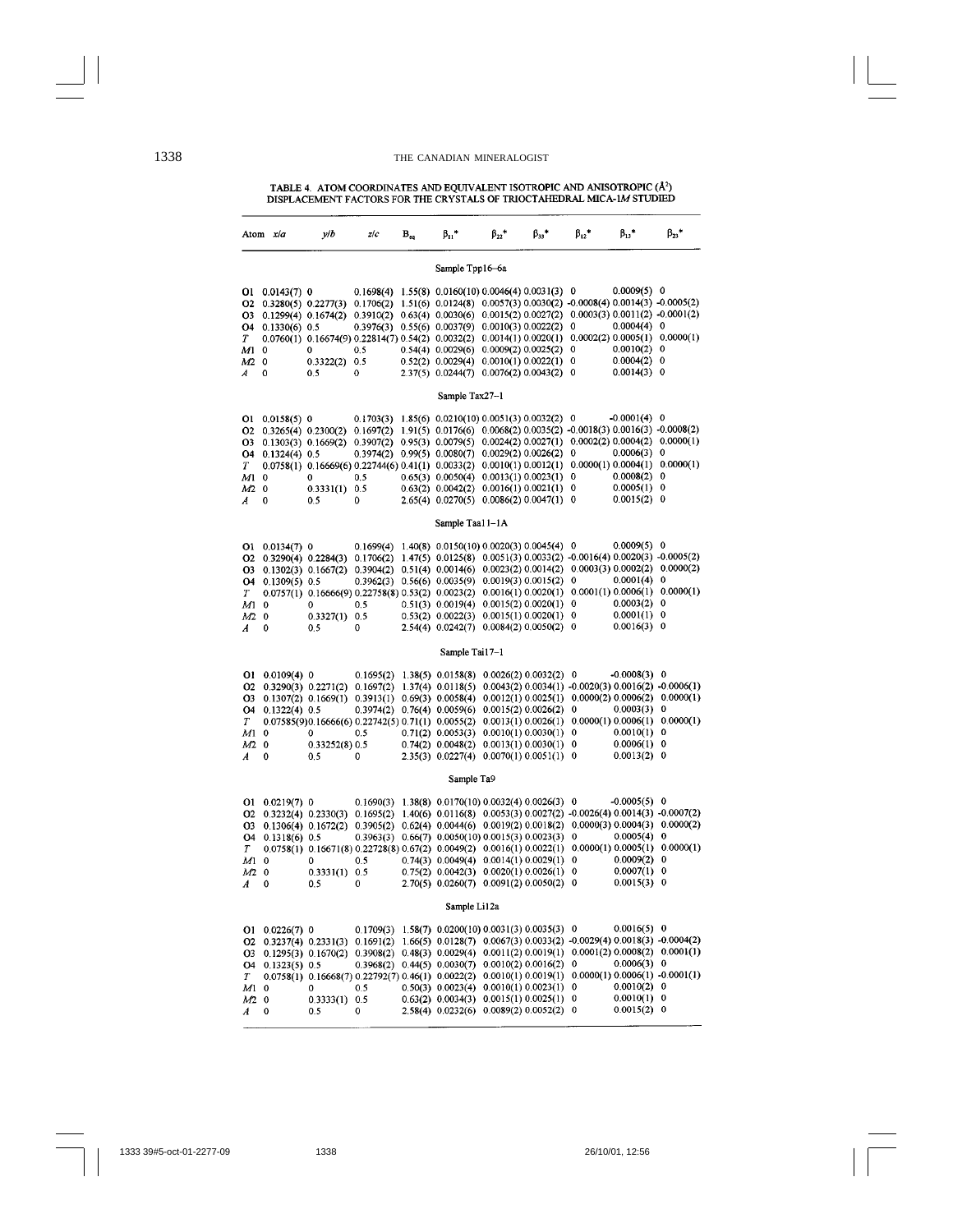TABLE 4 (continued). ATOM COORDINATES AND EQUIVALENT ISOTROPIC AND ANISOTROPIC (Å<sup>2</sup>) DISPLACEMENT FACTORS FOR THE CRYSTALS OF TRIOCTAHEDRAL MICA-1M STUDIED

|                                                                                               | Atom x/a                                                                   | v/b                                                                                                                                             | z/c                                                                 | $B_{ca}$ | $\beta_{11}$ *                                                                                                                                                                                             | $\beta_{22}$ *                                                                                                                                                                       | $\beta_{33}$ * | $\beta_{12}$ *                                   | $\beta_{13}$ *                                                                                                   | $\beta_{23}$ *                                                                                                                              |  |
|-----------------------------------------------------------------------------------------------|----------------------------------------------------------------------------|-------------------------------------------------------------------------------------------------------------------------------------------------|---------------------------------------------------------------------|----------|------------------------------------------------------------------------------------------------------------------------------------------------------------------------------------------------------------|--------------------------------------------------------------------------------------------------------------------------------------------------------------------------------------|----------------|--------------------------------------------------|------------------------------------------------------------------------------------------------------------------|---------------------------------------------------------------------------------------------------------------------------------------------|--|
|                                                                                               |                                                                            |                                                                                                                                                 |                                                                     |          | Sample Tpp16-6b                                                                                                                                                                                            |                                                                                                                                                                                      |                |                                                  |                                                                                                                  |                                                                                                                                             |  |
| 01<br>O <sub>2</sub><br>Ο3<br>04<br>T<br>M <sub>1</sub><br>M2<br>A                            | $0.0030(7)$ 0<br>$0.1327(5)$ 0.5<br>$\mathbf 0$<br>$\Omega$<br>$\mathbf 0$ | $0.3336(4)$ $0.2234(3)$<br>$0.1304(3)$ $0.1668(2)$<br>$0.0758(1)$ $0.16661(6)$ $0.22669(6)$ $0.75(1)$ $0.0059(2)$<br>0<br>0.3327(1)<br>0.5      | 0.1701(3)<br>0.1702(2)<br>0.3909(2)<br>0.3978(2)<br>0.5<br>0.5<br>0 |          | $1.95(8)$ 0.0210(10) 0.0058(4) 0.0032(3)<br>$2.06(6)$ 0.0202(8) 0.0073(3) 0.0034(2)<br>$0.64(3)$ $0.0052(5)$<br>$0.60(5)$ 0.0048(8)<br>$0.66(3)$ $0.0046(4)$<br>$0.65(2)$ $0.0045(3)$<br>2.22(3) 0.0231(5) | 0.0013(2) 0.0022(2)<br>0.0016(2) 0.0017(2)<br>0.0019(1) 0.0023(1)<br>0.0014(1) 0.0024(1)<br>0.0013(1) 0.0024(1)<br>0.0070(2) 0.0040(1)                                               |                | 0<br>$-0.0014(4)0.0023(3)$<br>0<br>0<br>0<br>0   | $-0.0011(5)$<br>0.0001(3) 0.0006(2)<br>0.0004(3)<br>0.0000(1) 0.0007(1)<br>0.0007(2)<br>0.0008(1)<br>0.0016(2)   | $\mathbf 0$<br>$-0.0011(2)$<br>0.0000(1)<br>0<br>0.0000(1)<br>0<br>0<br>$\mathbf 0$                                                         |  |
|                                                                                               | Sample Tpp16-6c                                                            |                                                                                                                                                 |                                                                     |          |                                                                                                                                                                                                            |                                                                                                                                                                                      |                |                                                  |                                                                                                                  |                                                                                                                                             |  |
| 01<br>02<br>O <sub>3</sub><br>O4<br>Т<br>M <sub>1</sub><br>M <sub>2</sub><br>$\boldsymbol{A}$ | $0.0043(4)$ 0<br>$0.1327(3)$ 0.5<br>$\Omega$<br>$\mathbf 0$<br>0           | $0.3334(3)$ $0.2236(2)$ $0.1703(1)$<br>$0.1300(2)$ $0.1669(1)$<br>$0.07563(7)0.16664(4)0.22676(4)0.71(1)0.0062(1)$<br>0<br>0.33267(7)0.5<br>0.5 | 0.1700(2)<br>0.3911(1)<br>0.3983(2)<br>0.5<br>$\bf{0}$              |          | 1.89(5) 0.0220(8)<br>$1.90(3)$ 0.0192(5)<br>$0.59(2)$ $0.0048(3)$<br>0.61(3) 0.0047(4)<br>0.63(2) 0.0048(2)<br>$0.63(1)$ $0.0048(2)$<br>2.28(2) 0.0234(3)                                                  | 0.0058(2) 0.0026(2)<br>0.0014(1) 0.0018(1)<br>0.0018(2) 0.0016(1)<br>0.0020(1) 0.0019(1)<br>0.0015(1) 0.0020(1)<br>0.0015(1) 0.0021(1)<br>0.0077(1) 0.0037(1)                        |                | 0<br>0<br>$\mathbf 0$<br>$\mathbf 0$<br>$\Omega$ | $-0.0004(3)$ 0<br>0.0003(1) 0.0006(1)<br>0.0004(2)<br>0.0000(1) 0.0007(1)<br>0.0007(1)<br>0.0007(1)<br>0.0012(1) | $0.0071(2) 0.0027(1) -0.0015(3) 0.0015(2) -0.0008(1)$<br>0.0000(1)<br>$\mathbf 0$<br>0.0000(1)<br>$\mathbf 0$<br>$\mathbf 0$<br>$\mathbf 0$ |  |
|                                                                                               |                                                                            |                                                                                                                                                 |                                                                     |          | Sample Mal                                                                                                                                                                                                 |                                                                                                                                                                                      |                |                                                  |                                                                                                                  |                                                                                                                                             |  |
| 01<br>02<br>O <sub>3</sub><br>04<br>T<br>M <sub>1</sub><br>M2<br>A                            | $0.0322(5)$ 0<br>$0.1308(4)$ 0.5<br>$\Omega$<br>$\Omega$<br>0              | $0.3164(3)$ $0.2389(2)$<br>$0.1305(2)$ $0.1680(2)$<br>$0.07455(9)0.16694(6) 0.22406(5) 0.61(1) 0.0054(1)$<br>0<br>0.3396(1)<br>0.5              | 0.1661(2)<br>0.1650(2)<br>0.3900(1)<br>0.4002(2)<br>0.5<br>0.5<br>0 |          | $1.59(5)$ 0.0216(9)<br>$1.65(4)$ 0.0148(5)<br>0.85(3) 0.0086(4)<br>$1.07(4)$ 0.0090(6)<br>$0.63(2)$ $0.0046(3)$<br>0.93(2) 0.0053(2)<br>$2.26(2)$ 0.0203(4)                                                | 0.0030(2) 0.0033(2)<br>0.0058(2) 0.0034(1)<br>0.0019(1) 0.0025(1)<br>0.0034(2) 0.0027(2)<br>0.0011(1) 0.0022(1)<br>0.0009(1) 0.0028(1)<br>0.0036(1) 0.0026(1)<br>0.0060(1) 0.0064(1) |                | 0<br>0<br>0<br>$\mathbf 0$<br>$^{\circ}$         | $0.0008(3)$ 0<br>0.0001(2) 0.0010(2)<br>0.0012(2)<br>0.0001(1) 0.0009(1)<br>0.0014(2)<br>0.0010(1)<br>0.0021(2)  | $-0.0028(3) 0.0011(2) -0.0005(2)$<br>0.0001(1)<br>0<br>0.0000(1)<br>0<br>0<br>0                                                             |  |

O: anionic sites;  $T$ : tetrahedral site;  $M$ : octahedral sites;  $A$ : interlayer site.

 $* exp[-(h<sup>2</sup>β<sub>11</sub> + ... + 2h<sup>k</sup>β<sub>12</sub> + ...)].$  Labels a, b and c refer to different refined crystals from the same rock sample. Standard deviations are given in parentheses.

tion in Ti content in micas can be attributed both to the overall mineralogical association, including the presence of competing phases, and to the extreme conditions of  $f(O_2)$ ,  $a(H_2O)$  and  $f(CO_2)$  at the late stage of magmatic evolution. The higher temperature (Feeley & Sharp 1996) seems to be the most significant factor that controls Ti increase in micas from Presidente Olegario (Figs. 1b, 2).

In garnet magnetitite rocks from Tapira complex (sample Tpp16–6, Table 2), mica presents a wide compositional variation, ranging from [4]Fe<sup>3+</sup>-bearing phlogopite to ferroan tetra-ferriphlogopite. As suggested by Brod *et al*. (2001), this feature supports the metasomatic origin of ferroan tetra-ferriphlogopite as a result of the replacement of the original phlogopite.

#### *Crystal chemistry*

The compositional variation of the micas from the APIP complicates the description of the mechanisms governing the crystal chemistry of the layer. However, the main exchange-mechanisms which control the layer

topology seem to be homovalent substitutions  $[4]Fe^{3+}$ [4]Al<sup>3+</sup><sub>1</sub>– and [6]Fe<sup>2+</sup> [6]Mg<sup>2+</sup><sub>-1</sub>, and heterovalent ex-<br>change-vectors, such as <sup>[6]</sup>Ti<sup>4+ [6]</sup>[1<sup>[6]</sup>Mg<sup>2+</sup><sub>2-1</sub>, <sup>[6]</sup>Ti<sup>4+</sup> O<sub>2</sub>  $c^{[6]}Mg^{2+}_{2-1}$  (OH)<sub>-2</sub>,  $c^{[6]}Mg$ , Fe)<sup>2+</sup><sub>-1</sub>  $\overline{[4]}Si^{4+}_{-1}$   $\overline{[6]}Fe^{3+}_{1}$  $\overline{[4]}Al^{3+}_{+}$ and  ${}^{[6]}Fe^{2+}{}_{-1}$  (OH)<sup>-</sup><sub>-1</sub>  ${}^{[6]}Fe^{3+}O^{2-}$ . Thus, changes in geometrical parameters may be related to compositional changes in both tetrahedral and octahedral sites.

The mean  $\langle T-O \rangle$  bond distance is related to occupancy of the tetrahedral site by the regression equation  $\langle T-O \rangle$  (Å) = 1.607 + 4.201 • 10<sup>-2</sup> • <sup>[4]</sup>Al<sup>3+</sup> + 7.68 • 10<sup>-2</sup> •  $T^{[4]}Fe^{3+}$  (Brigatti & Guggenheim 2000). Thus, the substitution  $[4]Fe^{3+}[4]Al^{3+}$ <sub>-1</sub>, which links phlogopite and tetra-ferriphlogopite, increases the dimensions of the tetrahedral site (Fig. 3a) and requires both the extension of the triads of octahedra (*i.e.*, the unshared edges of octahedra; Fig. 3b) and the increase in distortion of the ring of tetrahedra  $(i.e., \alpha; Fig. 3c)$  to link the sheet of octahedra by the O3 oxygen atom. Differences between  $\alpha$  values displayed by  $^{[4]}Fe^{3+}$ -bearing phlogopite (sample Tpp16–6a;  $\alpha = 8.6^{\circ}$ ) and ferroan [4]Fe<sup>3+</sup>-bearing phlogopite (sample Ta9;  $\alpha = 6.7^{\circ}$ ), both from garnet magnetitite samples and with similar *T*-site occupancies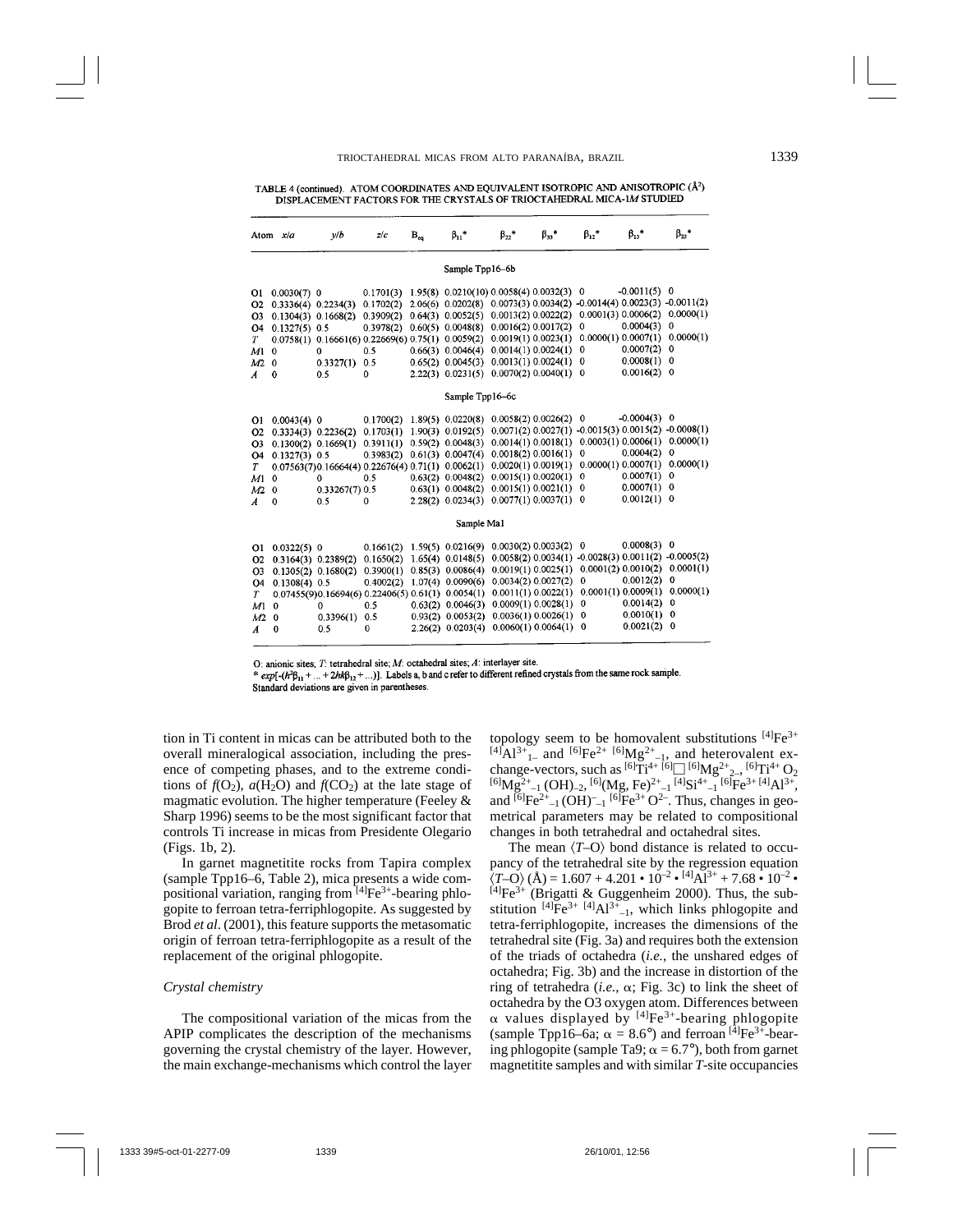TABLE 5. SELECTED BOND-LENGTHS (Å) OBTAINED FROM STRUCTURE REFINEMENT OF THE TRIOCTAHEDRAL MICA-IM CRYSTALS STUDIED

|                                        |          |          | Tpp16-6a Tax27-1 Taa11-1A Tai17-1 |          | Ta9      | Li12a    |          | $Tpp16-6b$ $Tpp16-6c$ | Mal      |
|----------------------------------------|----------|----------|-----------------------------------|----------|----------|----------|----------|-----------------------|----------|
| T-01                                   | 1.666(2) | 1.665(1) | 1.663(2)                          | 1.667(1) | 1,663(2) | 1.653(1) | 1.677(1) | 1.676(1)              | 1.646(1) |
| T-02                                   | 1.658(3) | 1,666(2) | 1.663(2)                          | 1.663(2) | 1.658(2) | 1.663(2) | 1.676(2) | 1.677(2)              | 1.649(2) |
| $T=O2'$                                | 1.667(3) | 1.666(2) | 1.657(2)                          | 1.668(2) | 1.661(2) | 1.657(2) | 1.675(2) | 1.675(2)              | 1.644(2) |
| $T - O3$                               | 1.653(2) | 1.658(2) | 1.647(2)                          | 1.661(2) | 1.652(1) | 1.648(2) | 1.668(2) | 1.670(1)              | 1.652(2) |
| $$                                     | 1.661    | 1.664    | 1.657                             | 1.665    | 1.658    | 1.655    | 1.674    | 1.674                 | 1.648    |
| M1-03 (×4)                             | 2.098(2) | 2.103(2) | 2.096(2)                          | 2.095(1) | 2.104(2) | 2.093(2) | 2.105(2) | 2.104(1)              | 2.094(1) |
| $M1 - O4 (×2)$                         | 2.057(3) | 2.066(2) | 2.069(3)                          | 2.061(2) | 2.069(3) | 2.061(2) | 2.065(2) | 2.065(2)              | 2.043(2) |
| $M1-0$                                 | 2.084    | 2.090    | 2.087                             | 2.084    | 2.092    | 2.082    | 2.092    | 2.091                 | 2.077    |
| $M2 - 03 \; (2)$                       | 2.080(2) | 2.098(2) | 2.092(2)                          | 2.087(2) | 2.095(2) | 2.088(2) | 2.099(2) | 2.096(1)              | 2.119(2) |
| $M2 - 03' (×2)$                        | 2.096(2) | 2.100(2) | 2.093(2)                          | 2.091(1) | 2.096(2) | 2.096(2) | 2.101(2) | 2.104(1)              | 2.082(1) |
| $M2 - 04 (×2)$                         | 2.068(2) | 2.067(2) | 2.067(2)                          | 2.066(2) | 2.069(2) | 2.060(2) | 2.072(2) | 2.070(1)              | 1.983(2) |
| <m2-o></m2-o>                          | 2.081    | 2.088    | 2.084                             | 2.081    | 2.086    | 2.082    | 2.091    | 2.090                 | 2.061    |
| A-O1 (×2)                              | 3.364(4) | 3.373(3) | 3.367(4)                          | 3.381(2) | 3.330(4) | 3.333(4) | 3.435(4) | 3.431(2)              | 3.238(3) |
| A-O1' (×2)                             | 2.988(4) | 3.003(3) | 2.979(4)                          | 2.972(2) | 3.018(4) | 3.025(4) | 2.950(3) | 2.958(2)              | 3.026(3) |
| $A - O2$ (×4)                          | 3.379(3) | 3.364(2) | 3.374(3)                          | 3.382(2) | 3.329(3) | 3.320(3) | 3.435(3) | 3.434(2)              | 3.226(2) |
| A-O2' (×4)                             | 2.985(3) | 3.005(2) | 2.985(2)                          | 2.974(2) | 3.026(3) | 3.016(3) | 2.955(2) | 2.958(2)              | 3.026(2) |
| $\langle A-O \rangle$ <sub>inner</sub> | 2.986    | 3.004    | 2.983                             | 2.973    | 3.024    | 3.019    | 2.953    | 2.958                 | 3.026    |
| $\langle A-O \rangle$ <sub>outer</sub> | 3.374    | 3.367    | 3.371                             | 3.382    | 3.329    | 3.324    | 3.435    | 3.433                 | 3.230    |
|                                        |          |          |                                   |          |          |          |          |                       |          |

T: tetrahedral site, M: octahedral sites, A: interlayer site. Standard deviations are given in parentheses. Nature of the trioctahedral micas: Tpp16-6a: <sup>[4]</sup>Fe<sup>3+</sup>-bearing phlogopite; Tax27-1, Taa11-1A, Tai17-1, Ta9 and Li12a: ferroan <sup>[4]</sup>Fe<sup>3+</sup>-bearing phlogopite; Tpp16-6b, Tpp16-6c: ferroan tetra-ferriphlogopite; Ma1: titanian phlogopite.

(*i.e.*, with similar values of  $X_{\text{tetra-ferriphlogopic}}$  content [=  $100 \times 4^{[4]} \text{Fe}^{3+}/^{[4]} \text{(Si}^{4+} + \text{Al}^{3+} + \text{Fe}^{3+})$ , can be related to differences in the level of  $Fe<sup>2+</sup>$  in octahedral sites, which produced a relatively large sheet of octahedra in the ferroan phlogopite crystal.

In ferroan tetra-ferriphlogopite, the tetrahedrally coordinated cation approaches the ideal position at the center of the polyhedron, whereas in  $[4]Fe^{3+}$ -bearing phlogopite, ferroan<sup>[4]</sup>Fe<sup>3+</sup>-bearing phlogopite and titanian phlogopite, the tetrahedrally coordinated cation is shifted toward the O3 oxygen atom (*i.e.*, toward the apex of the tetrahedra) and the basal edges of the tetrahedra reduce in length (Fig. 4). This reduction further adjusts the lateral dimensions of the sheets, and so the ring of tetrahedra deviates less from hexagonal symmetry. In tetra-ferriphlogopite, the misfit between sheets of octahedra and sheets of tetrahedra, produced by the increase of the  $\langle O - O \rangle_{\text{basal}}$  length, in addition to  $\alpha$  rotation, is compensated by an increase in the mean length of the unshared edges of the octahedra (Table 6). In end-member phlogopite, the mean value of the unshared edge is 3.051 Å (Hazen & Burnham 1973), whereas in endmember tetra-ferriphlogopite, it increases to 3.097 Å (Brigatti *et al.* 1996a). Thus the  $^{[6]}Fe^{2+}$ -for- $^{[6]}Mg$  exchange in ferroan tetra-ferriphlogopite does not seem to produce important differences in the geometry of the sheet of octahedra because the octahedra mainly reflect the topology of the tetrahedra instead of the local crystal chemistry.

In the crystals from the Tapira Complex, the mean electron density (m.e.d.) at both *M*1 and *M*2 sites increases with  $^{[6]}Fe^{2+ [6]}Mg^{2+}_{-1}$  exchange. This behavior is similar to that displayed by trioctahedral true micas of the phlogopite–annite join [*i.e*., the m.e.d. of both *M*1 and *M*2 sites increases from phlogopite to annite through ferroan phlogopite and magnesian annite; a regression equation on 63 crystals: m.e.d.<sub>M1</sub> (e<sup>-</sup>) =  $0.72 + 0.964$ m.e.d.<sub>M2</sub>; regression coefficient  $r = 0.979$ ; Brigatti & Guggenheim 2000]. On the contrary, for intermediate compositions between phlogopite and annite, exchange vectors that introduce cations of different charge (or vacancies) in octahedral sites affect significantly differences in mean bond-length between *M*1 and *M*2 sites, suggesting a partial ordering of octahedrally coordinated cations. In the trioctahedral micas of the Tapira complex, the difference  $(\Delta < M - O >)$  between  $\langle M1 - O \rangle$  and  $\langle M2-O \rangle$  mean bond-distances is less than 0.006 Å (thus  $\Delta < M - O > \leq 3\sigma$ , where  $\sigma$  is the estimated standard deviation on the mean value). Thus, the nearly equal size and mean electron-density between *M*1 and *M*2 suggest disorder among octahedrally coordinated cations. Note that crystals taken from the same rock type (*e.g.*, trioctahedral micas from garnet magnetitite and bebedourite), with different octahedral occupancies, as well as ferroan tetra-ferriphlogopite, confirm the presence of disorder among octahedral cations (Fig. 5). On the other hand, titanian phlogopite from the Presidente Olegario lavas shows evidence of cation ordering, with the mean bond-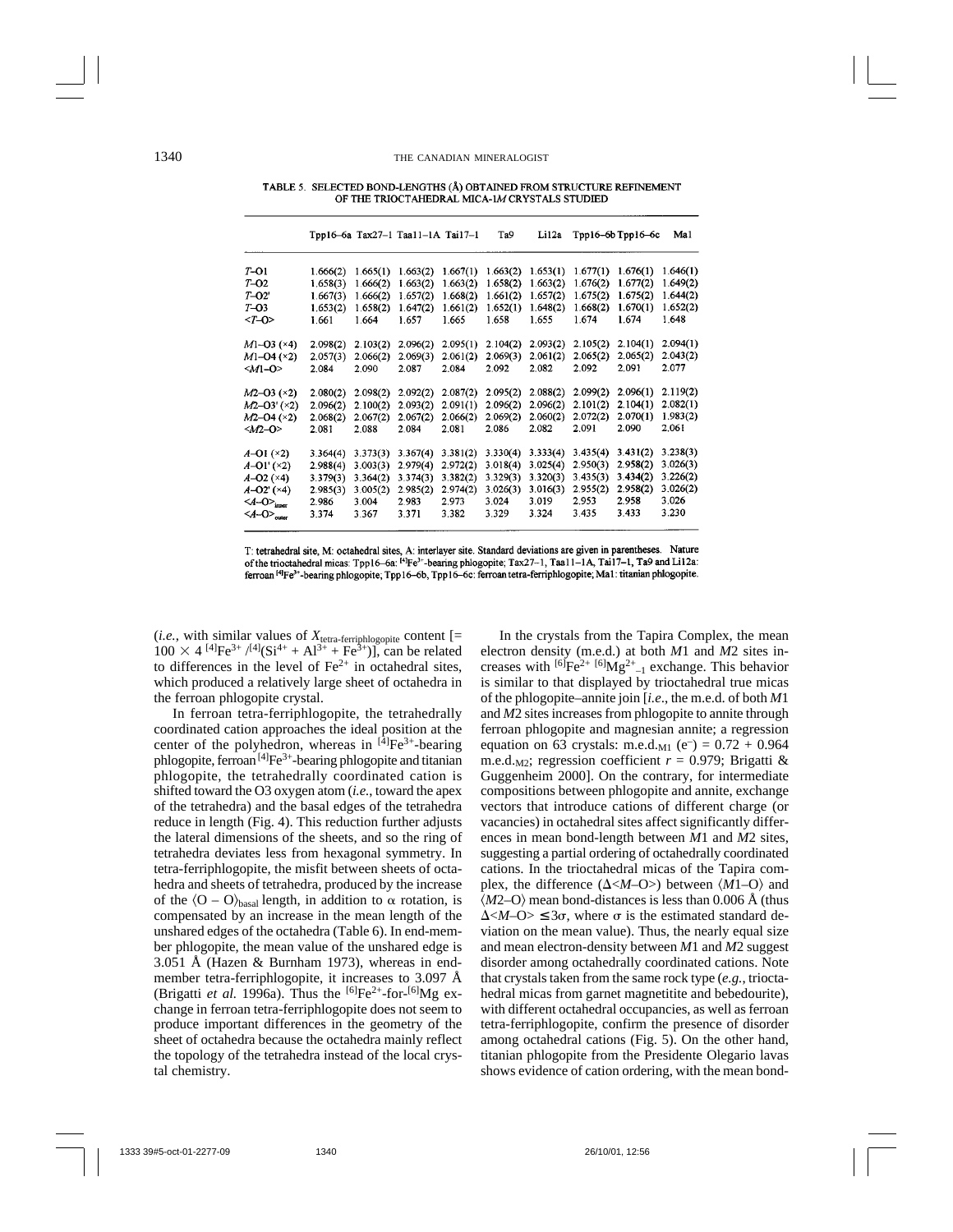#### TABLE 6. SELECTED PARAMETERS TO DESCRIBE TETRAHEDRA, OCTAHEDRA AND INTERLAYER, DERIVED FROM STRUCTURE REFINEMENT OF THE TRIOCTAHEDRAL MICA-1M CRYSTALS STUDIED

|                                                                |        |        |        | Tpp16-6a Tax27-1 Taa11-1A-Tai17-1     | Ta9    | Li12a  |        | $Tpp16-6b Tpp16-6c$ | Ma1    |  |  |  |  |
|----------------------------------------------------------------|--------|--------|--------|---------------------------------------|--------|--------|--------|---------------------|--------|--|--|--|--|
| Parameters to describe the tetrahedra                          |        |        |        |                                       |        |        |        |                     |        |  |  |  |  |
| $\alpha$ (°)                                                   | 8.6    | 7.9    | 8.5    | 9.0                                   | 6.7    | 6.7    | 10.5   | 10.4                | 4.5    |  |  |  |  |
| $\Delta z$ (Å)                                                 | 0.0077 | 0.0060 | 0.0067 | 0.0013                                | 0.0057 | 0.0177 | 0.0011 | 0.0026              | 0.0107 |  |  |  |  |
| $\tau$ (°)                                                     | 110.7  | 110.5  | 110.4  | 110.6                                 | 110.7  | 110.8  | 110.0  | 110.1               | 110.8  |  |  |  |  |
| Volume $(\mathring{A}^3)$                                      | 2.351  | 2.361  | 2.336  | 2.367                                 | 2.340  | 2.324  | 2.406  | 2.409               | 2.295  |  |  |  |  |
| $\langle 0$ - $0 \rangle$ <sub>basi</sub> $(\AA)$              | 2.696  | 2.701  | 2.696  | 2.702                                 | 2.691  | 2.683  | 2.727  | 2.726               | 2.666  |  |  |  |  |
| Thickness (Å)                                                  | 2.264  | 2.266  | 2.248  | 2.268                                 | 2.259  | 2.256  | 2.267  | 2.269               | 2.270  |  |  |  |  |
| $T_{\text{disp}}(\AA)$                                         | 0.0364 | 0.0324 | 0.0301 | 0.0319                                | 0.0360 | 0.0409 | 0.0186 | 0.0189              | 0.0335 |  |  |  |  |
|                                                                |        |        |        | Parameters to describe the octahedra  |        |        |        |                     |        |  |  |  |  |
| $\psi_{M}$ (°)                                                 | 58.65  | 58.66  | 58.53  | 58.73                                 | 58.62  | 58.59  | 58.76  | 58.83               | 59.25  |  |  |  |  |
| $\Psi_{M2}$ <sup>(°)</sup>                                     | 58.60  | 58.63  | 58.48  | 58.68                                 | 58.53  | 58.58  | 58.75  | 58.81               | 58.99  |  |  |  |  |
| Volume <sub><math>M_1</math></sub> ( $\AA^3$ ) 11.90           |        | 12.00  | 11.96  | 11.88                                 | 12.03  | 11.87  | 12.02  | 12.00               | 11.72  |  |  |  |  |
| Volume <sub><math>M2</math></sub> ( $\AA$ <sup>3</sup> ) 11.85 |        | 11.97  | 11.91  | 11.84                                 | 11.95  | 11.86  | 12.00  | 11.98               | 11.47  |  |  |  |  |
| e <sub>n</sub> M1(A)                                           | 3.083  | 3.092  | 3.083  | 3.085                                 | 3.093  | 3.078  | 3.098  | 3.099               | 3.092  |  |  |  |  |
| e, M1(A)                                                       | 2.805  | 2.814  | 2.814  | 2.802                                 | 2.817  | 2.805  | 2.812  | 2.808               | 2.774  |  |  |  |  |
| e <sub>n</sub> M2(A)                                           | 3.077  | 3.088  | 3.078  | 3.080                                 | 3.083  | 3.077  | 3.096  | 3.097               | 3.060  |  |  |  |  |
| e $M2(A)$                                                      | 2.803  | 2.812  | 2.812  | 2.800                                 | 2.813  | 2.804  | 2.811  | 2.808               | 2.763  |  |  |  |  |
| Thickness (Å)                                                  | 2.168  | 2.175  | 2.179  | 2.163                                 | 2.178  | 2.170  | 2.170  | 2.165               | 2.124  |  |  |  |  |
|                                                                |        |        |        | Parameters to describe the interlayer |        |        |        |                     |        |  |  |  |  |
| Thickness (Å)                                                  | 3.455  | 3.449  | 3.441  | 3.440                                 | 3.427  | 3.437  | 3.454  | 3.461               | 3.295  |  |  |  |  |
| $\Delta(A-O)$ (Å)                                              | 0.388  | 0.363  | 0.388  | 0.409                                 | 0.305  | 0.305  | 0.482  | 0.475               | 0.204  |  |  |  |  |

Nature of the trioctahedral micas: Tpp16-6a: [4]Fe<sup>3+</sup>-bearing phlogopite; Tax27-1, Taa11-1A, Tai17-1, Ta9 and Li12a: ferroan <sup>[4]</sup>Fe<sup>3+</sup>-bearing phlogopite; Tpp16-6b, Tpp16-6c: ferroan tetra-ferriphlogopite; Ma1: titanian phlogopite.

*Note:*  $\alpha$  (tetrahedral rotation angle) =  $\sum_{i=1}^{6} \frac{\alpha_i}{6}$  where  $\alpha_i = |120^{\circ} - \phi_i|/2$  and where  $\phi_i$  is the angle between basal edges of neighboring tetrahedra articulated in the ring.  $\Delta z = [Z_{(\text{V}_{\text{basal}}) \text{max}} - Z_{(\text{V}_{\text{basal}}) \text{min}}]$  [csinß].  $\tau$  (tetrahedral flattening<br>angle) =  $\sum_{i=1}^{3} \frac{(\text{O}_{\text{basal}} - \hat{T} - \text{O}_{\text{basal}})i}{3}$ .  $T_{\text{disp.}} = \sqrt{((T - \text{$ flattening angle) =  $cos^{-1}$  octahedral thickness (Donnay et al. 1964).  $e_u$  and  $e_s$  are the unshared and shared edges of  $2(M, 0)$ octahedra, respectively.  $\Delta (A - O) = \langle A - O \rangle_{outer} - \langle A - O \rangle_{inner}$ 

distance  $\langle M1-O \rangle$  greater than  $\langle M2-O \rangle$  ( $\Delta < M-O>$ ) 0.016 Å) and with the mean electron-density at *M*2 higher than that at *M*1. Both features suggest a preference of heavy and smaller cations for the *M*2 site (Table 7). In Ti-bearing crystals from the APIP suite, the *M*2–O4 bond length decreases as Ti content increases, thus indicating a displacement of Ti from the geometric center of the octahedron. The interlayer separation (and therefore the *A*–O4 bond distance) decreases as well. These features indicate a stronger attraction of the O4 oxygen atom toward the interlayer cation (A) and *M*2 cations. Furthermore, deprotonation of O4 would be expected (Fig. 6). Our results differ from those expected by Foley (1990), who identified the exchange vector  $[6]$ Ti<sup>4+ [6]</sup> $\Box$   $[6]$ Mg<sup>2+</sup><sub>2-</sub> as the main mechanism for Ti incorporation into the trioctahedral micas. Our results suggest that  $Ti^{4+}$  in phlogopite and ferroan phlogopite occurs nearly entirely *via* a Ti–oxy exchange mecha-

nism (*i.e.*, <sup>[6]</sup>Ti<sup>4+</sup> O<sub>2</sub> <sup>[6]</sup>Mg<sup>2+</sup><sub>1</sub> (OH)<sub>-2</sub>). Feeley & Sharp (1996) pointed out that the  $H_2$  released by dehydrogenation reactions can combine with  $O_2$  in the melt, thus increasing the volatile components and the explosive nature of volcanism. Thus the presence of a high amount of Ti at the *M*2 sites of phlogopite from Presidente Olegario lavas would be required to maintain the local charge on deprotonated O4–O4 edges. In *M*2 polyhedra, O4 positions are on adjacent corners in *cis* orientation, whereas in *M*1 polyhedra, they are on opposite corners, in *trans* orientation (Bailey 1994). Ti ordering at *M*2 could be required to limit the repulsion among the deprotonated oxygen atoms and thus to prevent the breakdown of the structure.

The unit-cell parameters *a* and *b* increase from phlogopite to tetra-ferriphlogopite and therefore correlate strongly with  $[4]Fe^{3+}$  content (Fig. 7). In contrast, the *c* parameter decreases mostly with Ti content (Fig. 8).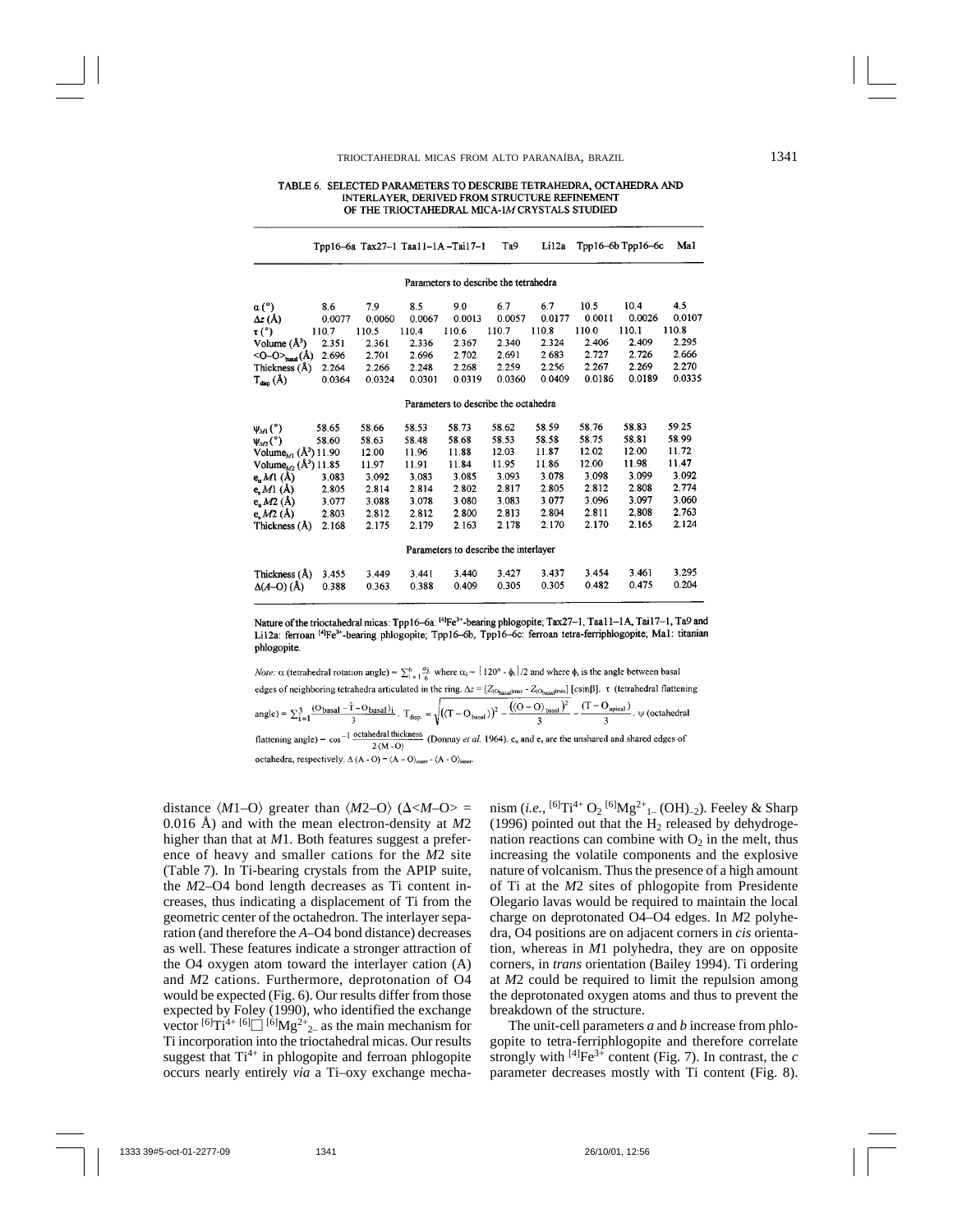

FIG. 3. a) Mean  $\langle T-O \rangle$  bond-distance *versus*  $X_{\text{tetra}}$ . ferriphlogopite. b) Mean proportion of unshared edges at the  $M2$  site ( $e_{u(M2)}$ ) *versus*  $X_{\text{tetra-ferriphlogopic}}$ . c) Tetrahedron rotation angle,  $\alpha$ , *versus* the proportion of the tetraferriphlogopite end member (X<sub>tetra-ferriphlogopite</sub>). Filled symbols refer to trioctahedral micas from this study, whereas open symbols refer to trioctahedral mica crystals from Brigatti *et al.* (1996a, b, 1999). Samples from the Tapira complex: crosses: dunite, circles: bebedourite, diamonds enclosing a cross: perovskite magnetitite, diamonds: glimmerite, squares: garnet magnetitite, star: clinopyroxenite. Titanian phlogopite from Presidente Olegario lavas: triangle pointing up, ferroan  $[4]Fe^{3+}$ -bearing phlogopite from Limeira I: triangle pointing down, tetra-ferriphlogopite of Hazen et al. (1981): hexagon, tetra-ferriphlogopite of Semenova et al. (1977): hexagon enclosing a cross.

Thus, the variation in lateral unit-cell parameters reflects the in-plane increase in the dimension of the sheet of tetrahedra, whereas the *c* value decreases as the interlayer separation and the *M*–O4 distance diminish.



FIG. 4. Displacement of the tetrahedrally coordinated cation from its ideal position (T<sub>disp</sub>) *versus* the mean basal edgelength < $O-O$ <sub>basal</sub>. Symbols as in Figure 3. T<sub>disp.</sub> is defined in Table 6.



FIG. 5. Number of electrons per formula unit at the *M*2 site *versus* the number of electrons per formula unit at the *M*1 site). Symbols as in Figure 3.

## ACKNOWLEDGEMENTS

We thank R.M. Hazen, R. Martin, R.T. Downs and two anonymous referees for comments on the manuscript. This work was supported by Ministero dell'Università e della Ricerca Scientifica of Italy (Project: "Layer silicates: Crystal chemical, structural and petrological aspects") and by Consiglio Nazionale delle Ricerche (CNR) of Italy. Centro Interdipartimentale Grandi Strumenti (CIGS) of the University of Modena and Reggio Emilia is acknowledged for the use of the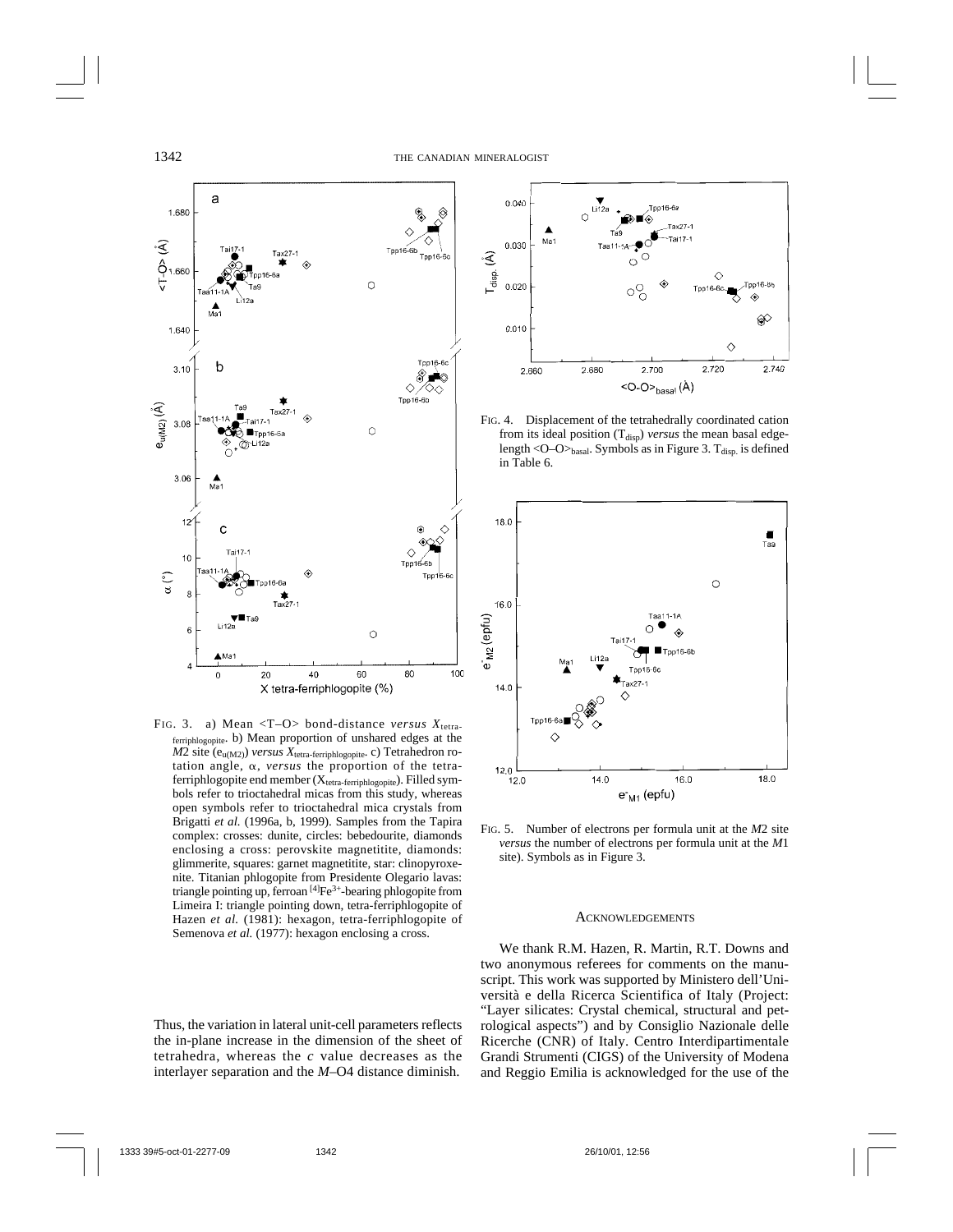

FIG. 6. a) *M*2–O4 basal length *versus* Ti content; b) interlayer separation *versus* Ti content. Symbols as in Figure 3.



FIG. 7. Variation in unit-cell parameter *a versus*  $X_{\text{tetra}}$ . ferriphlogopite. Symbols as in Figure 3.

single-crystal diffractometer. The Italian CNR is also acknowledged for maintaining the electron microprobe at the Department of Earth Sciences, University of Modena and Reggio Emilia.

## **REFERENCES**

ARAÚJO, D.P. & GASPAR, J.C. (1993): Fe3+ no sítio tetraédrico de flogopitas das rochas do complexo carbonatítico de



FIG. 8. Variation in unit-cell parameter *c versus* Ti content. Symbols as in Figure 3.

Catalão I, Brasil. *Proc. 4th Congresso Brasileiro de Geoquímica* (*Brasília*), *Extended Abstr.*, 62-63.

- ARIMA, M. & EDGAR, A.D. (1981): Substitution mechanisms and solubility of titanium in phlogopites from rocks of probable mantle origin. *Contrib. Mineral. Petrol.* **77**, 288-295.
- BAILEY, S.W. (1984): Crystal chemistry of the true micas. *In* Micas (S.W. Bailey, ed.). *Rev. Mineral.* **13**, 13-60.
- BRIGATTI, M.F. & GUGGENHEIM, S. (2000): Mica crystal chemistry and the influence of intensive variables on atomistic models. *Advances on Micas* (*Problems, Methods, Applications in Geodynamics*). Accademia Nazionale dei Lincei, Roma, Italy (29-56).
	- LALONDE, A.E. & MEDICI, L. (1999): Crystal chemistry of  $[4]Fe^{3+}$ -rich phlogopites: a combined single-crystal X-ray and Mössbauer study. *In* Clays for our Future (H. Kodama, A.R. Mermut & J.K. Torrance, eds.). *Proc. 11th Int. Clay Conf.* (*Ottawa*, 1997), 317-327.
	- \_\_\_\_\_\_\_\_, LUGLI, C., POPPI, L., FOORD, E.E. & KILE, D.E. (2000): Crystal chemical variations in Li- and Fe-rich micas from Pikes Peak batholith (central Colorado). *Am. Mineral.* **85**, 1275-1286.
	- \_\_\_\_\_\_\_\_, MEDICI, L. & POPPI, L. (1996a): Refinement of the structure of natural ferriphlogopite. *Clays Clay Minerals* **44**, 540-545.
	- \_\_\_\_\_\_\_\_, \_\_\_\_\_\_\_\_, SACCANI, E. & VACCARO, C. (1996b): Crystal chemistry and petrologic significance of Fe3+-rich phlogopite from the Tapira carbonatite complex, Brazil. *Am. Mineral.* **81**, 913-927.
- BROD, J.A., GASPAR, J.C., ARAÚJO, D.P., GIBSON, S.A., THOMPSON, R.N. & JUNQUEIRA-BROD, T.C. (2001): Phlogopite and tetra-ferriphlogopite from Brazilian carbonatite complexes: petrogenetic constraints and implications for mineral-chemistry systematics. *J. Asian Earth Sci.* **19**, 265- 296.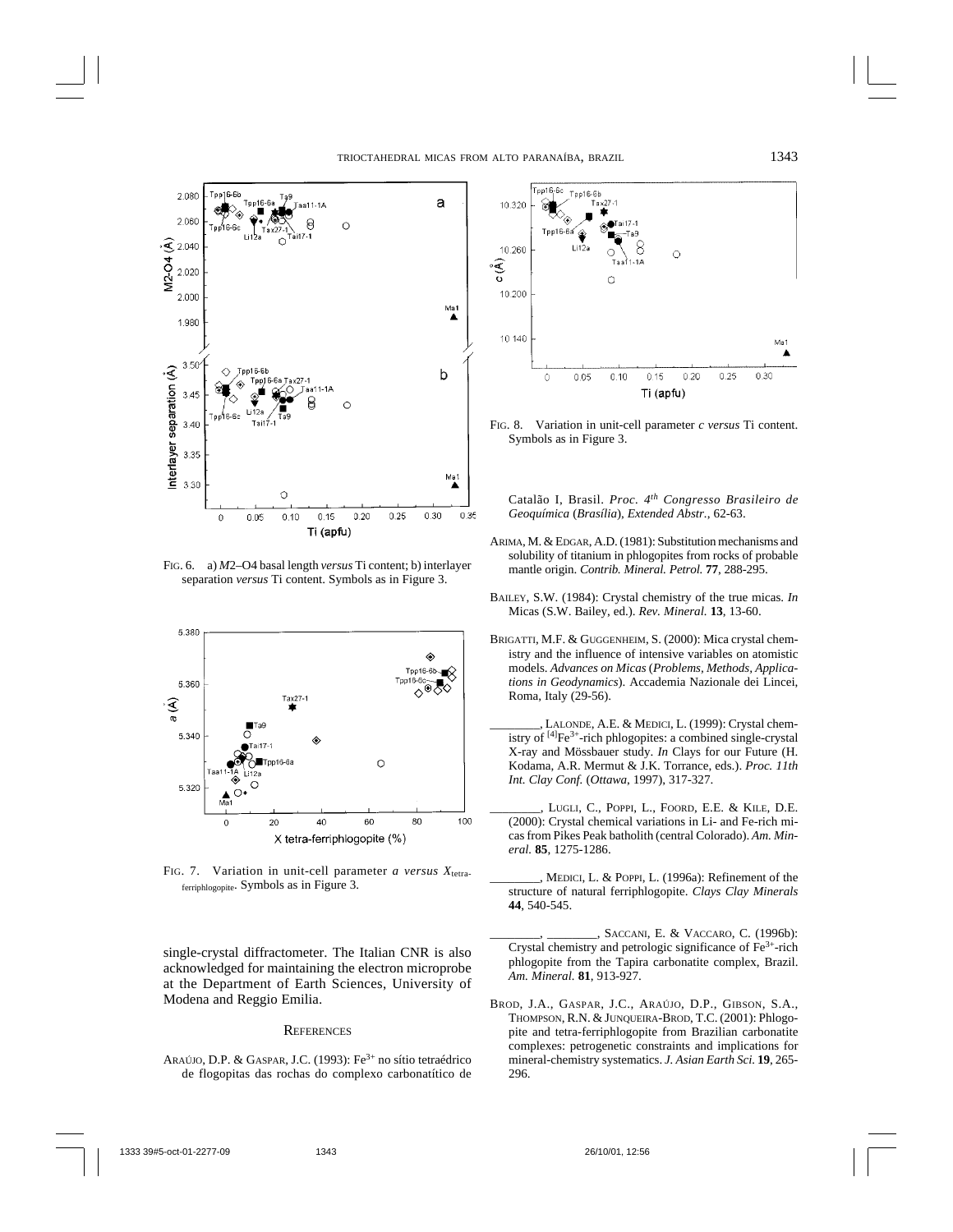#### TABLE 7. REFINED AND CALCULATED SITE-OCCUPANCY (epfu) FOR THE TRIOCTAHEDRAL MICA-IM CRYSTALS STUDIED

|                                    | Tpp16<br>$-6a$  | Tax27<br>$-1$   | Taa11<br>$-1A$  | Tai17<br>$-1$                  | Ta9             | Li12a           | Tpp16<br>-6b    | Tpp16<br>$-6c$  | Ma1             |
|------------------------------------|-----------------|-----------------|-----------------|--------------------------------|-----------------|-----------------|-----------------|-----------------|-----------------|
|                                    |                 |                 |                 | $M1$ octahedral site           |                 |                 |                 |                 |                 |
| $Fe2+$                             | 0.09            | 0.22            | 0.25            | 0.21                           | 0.43            | 0.13            | 0.24            | 0.21            | 0.27            |
| Mg                                 | 0.91            | 0.73            | 0.75            | 0.79                           | 0.57            | 0.87            | 0.75            | 0.79            | 0.51            |
| Vacancy                            |                 | 0.05            |                 |                                |                 |                 | 0.01            |                 | 0.22            |
| man <sub>calc</sub>                | 13.3            | 14.5            | 15.5            | 14.9                           | 18.0            | 13.8            | 15.2            | 14.9            | 13.1            |
| man <sub>XREF</sub>                | 13.2(1)         | 14.4(1)         | 15.5(1)         | 15.0(1)                        | 18.1(1)         | 14.0(1)         | 15.4(1)         | 15.1(1)         | 13.2(1)         |
|                                    |                 |                 |                 | M <sub>2</sub> octahedral site |                 |                 |                 |                 |                 |
| Ti<br>$Fe3+$                       | 0.03            | 0.04            | 0.05            | 0.05                           | 0.05            | 0.03            | 0.01            | 0.01            | 0.16<br>0.02    |
| $Fe2+$                             | 0.06            | 0.13            | 0.21            | 0.17                           | 0.37            | 0.16            | 0.19            | 0.20            | 0.04            |
| Mg                                 | 0.91            | 0.83            | 0.74            | 0.78                           | 0.58            | 0.81            | 0.80            | 0.79            | 0.78            |
| man <sub>calc</sub>                | 13.1            | 14.2            | 15.4            | 14.9                           | 17.7            | 14.5            | 14.8            | 14.9            | 14.4            |
| man <sub>XREF</sub>                | 13.2(1)         | 14.2(1)         | 15.5(1)         | 14.9(1)                        | 17.7(1)         | 14.5(1)         | 14.9(1)         | 14.9(1)         | 14.4(1)         |
| $man(M1+2M2)_{calc}$               | 39.5            | 42.9            | 46.4            | 44.7                           | 53.4            | 42.9            | 44.8            | 44.7            | 42.0            |
| $man(M1+2M2)_{XREF}$               | 39.6            | 42.7            | 46.4            | 44.6                           | 53.4            | 43.0            | 45.1            | 44.8            | 42.0            |
| $man(M1+2M2)_{\text{RPMA}}$        | 39.5            | 42.9            | 46.4            | 44.6                           | 53.4            | 42.7            | 44.6            | 44.6            | 42.0            |
|                                    |                 |                 |                 | Interlayer A site              |                 |                 |                 |                 |                 |
| $man(A)_{XREF}$<br>$man(A)_{EPMA}$ | 18.6(1)<br>18.7 | 18.1(1)<br>18.4 | 18.9(1)<br>18.8 | 19.6(1)<br>19.4                | 20.0(1)<br>19.7 | 18.1(1)<br>18.5 | 19.4(1)<br>19.6 | 19.7(1)<br>19.6 | 20.0(1)<br>19.8 |

Note: XREF: X-ray refinement, EPMA: electron-microprobe analysis, calc: calculated using EPMA and XREF results, man: mean atomic number. Labels a, b, c refer to different refined crystals from the same rock sample. Values in parentheses represent the estimated standard deviation. Nature of the trioctahedral micas: Tpp16–6a:<br><sup>[4]</sup>Fe<sup>3-</sup>-bearing phlogopite; Tax27-1, Taa11-1A, Tai17-1, Ta9 and Li12a: ferroan <sup>[4]</sup>Fe<sup>3-</sup>-bearing phlogop Tpp16-6b, Tpp16-6c: ferroan tetra-ferriphlogopite; Ma1: titanian phlogopite.

- GIBSON, S.A., THOMPSON, R.N., JUNQUEIRA-BROD, T.C., SEER, H.J., MORAES, L.C. & BOAVENTURA, G.R. (2000): Kamafugite affinity of the Tapira alkaline-carbonatite complex (Minas Gerais, Brazil). *Rev. Brasil. Geociências* **30**, 404-408.
- BUSING, W.R., MARTIN, K.O. & LEVI, H.S. (1962): ORFLS, a Fortran crystallographic least-square program. *U.S. Nat. Tech. Inform. Serv.* **ORNL-TM-305**.
- DONNAY, G., MORIMOTO, N., TAKEDA, H. & DONNAY, J.D.H. (1964): Trioctahedral one-layer micas. 1. Crystal structure of a synthetic iron mica. *Acta Crystallogr.* **17**, 1369-1373.
- DONOVAN, J.J. (1995): *PROBE: PC-Based Data Acquisition and Processing for Electron Microprobes*. Advanced Microbeam, 4217 King Graves Rd., Vienna, Ohio 44473, U.S.A.
- FEELEY, T.C. & SHARP, Z.D. (1996): Chemical and hydrogen isotope evidence for in situ dehydrogenation of biotite in silicic magma chambers. *Geology* **24**, 1021-1024.
- FOLEY, S.F. (1989): Experimental constraints on phlogopite chemistry in lamproites. 1. The effect of water activity and oxygen fugacity. *Eur. J. Mineral.* **1**, 411-426.

\_\_\_\_\_\_\_\_ (1990): Experimental constraints on phlogopite chemistry in lamproites. 2. The effect of pressure–temperature variations. *Eur. J. Mineral.* **2**, 327-341.

- GASPAR, J.C. (1989): *Géologie et minéralogie du complexe carbonatitique de Jacupiranga, Brésil*. Thèse de doctorat, Univ. d'Orléans, Orléans, France.
	- \_\_\_\_\_\_\_\_, SILVA, A.J.G.C. & ARAÚJO, D.P. (1994): Composition of priderite in phlogopites from the Catalão I carbonatite complex, Brazil. *Mineral. Mag.* **58**, 409-415.
- \_\_\_\_\_\_\_\_& WYLLIE, P.J. (1987): The phlogopites from the Jacupiranga carbonatite intrusions. *Mineral. Petrol.* **36**, 121-134.
- GIBSON, S.A., THOMPSON, R.N., LEONARDOS, O.H., DICKIN, A.P. & MITCHELL, J.G. (1995): The Late Cretaceous impact of the Trindade mantle plume: evidence from largevolume, mafic, potassic magmatism in SE Brazil. *J. Petrol.* **36**, 189-229.
- GIULI, G., PARIS, E., WU, Z., BRIGATTI, M.F., CIBIN, G., MOTTANA, A. & MARCELLI, A. (2001): Experimental and theoretical XANES and EXAFS study of tetra-ferriphlogopite. *Eur. J. Mineral.* (in press).